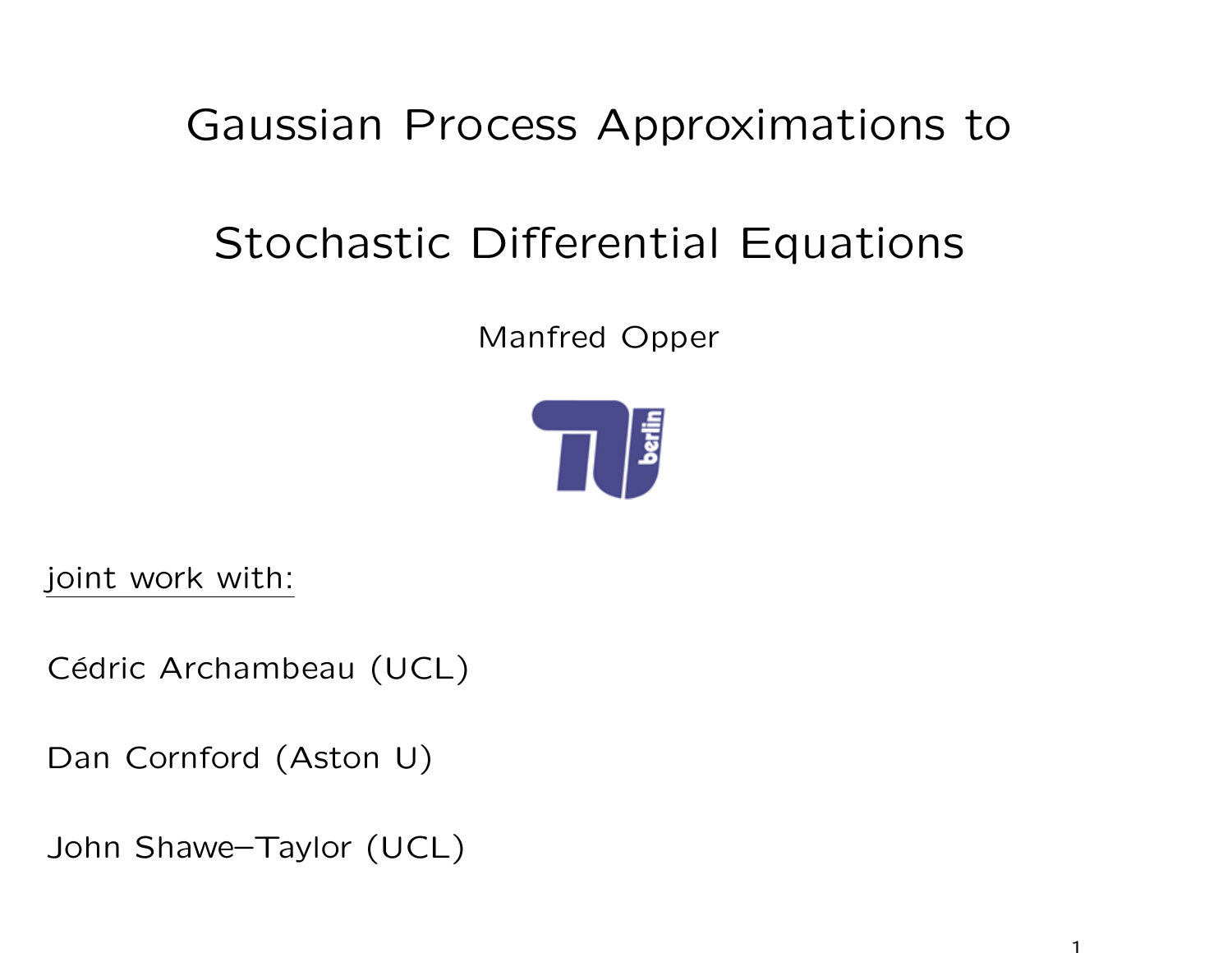# **Overview**

- The Gaussian Variational Method (finite case)
- Application to Stochastic differential equations (infinite case)
- Lagrange function
- A Hamiltonian formulation for the 'potential case'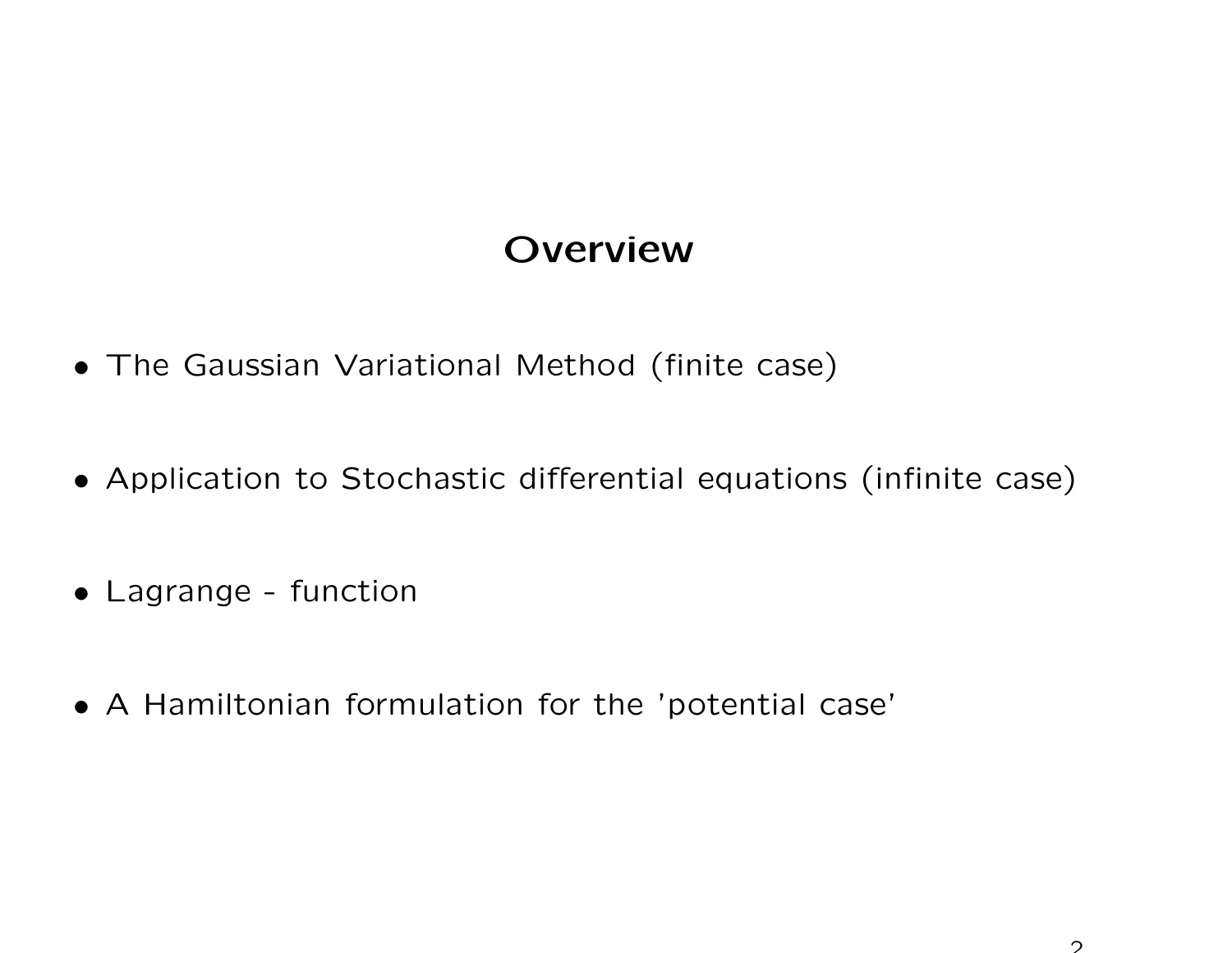# The Variational Method in Bayesian Modeling

- Approximate intractable posterior  $p(\mathbf{x}|\mathbf{y}, \boldsymbol{\theta}) \rightarrow q(\mathbf{x})$  minimising  $KL[q||p]$ where  $q(\cdot) \in \mathcal{F}$  = family of **tractable** distributions.
- Most applications:  $\mathcal{F} =$  factorising. Advantage: Free form optimisation possible!
- Only few applications with  $\mathcal{F} =$  Gaussian distributions. (see e.g. Barber & Bishop (1998), Seeger (2000), Honkela & Valpola (2005)). Too many parameters?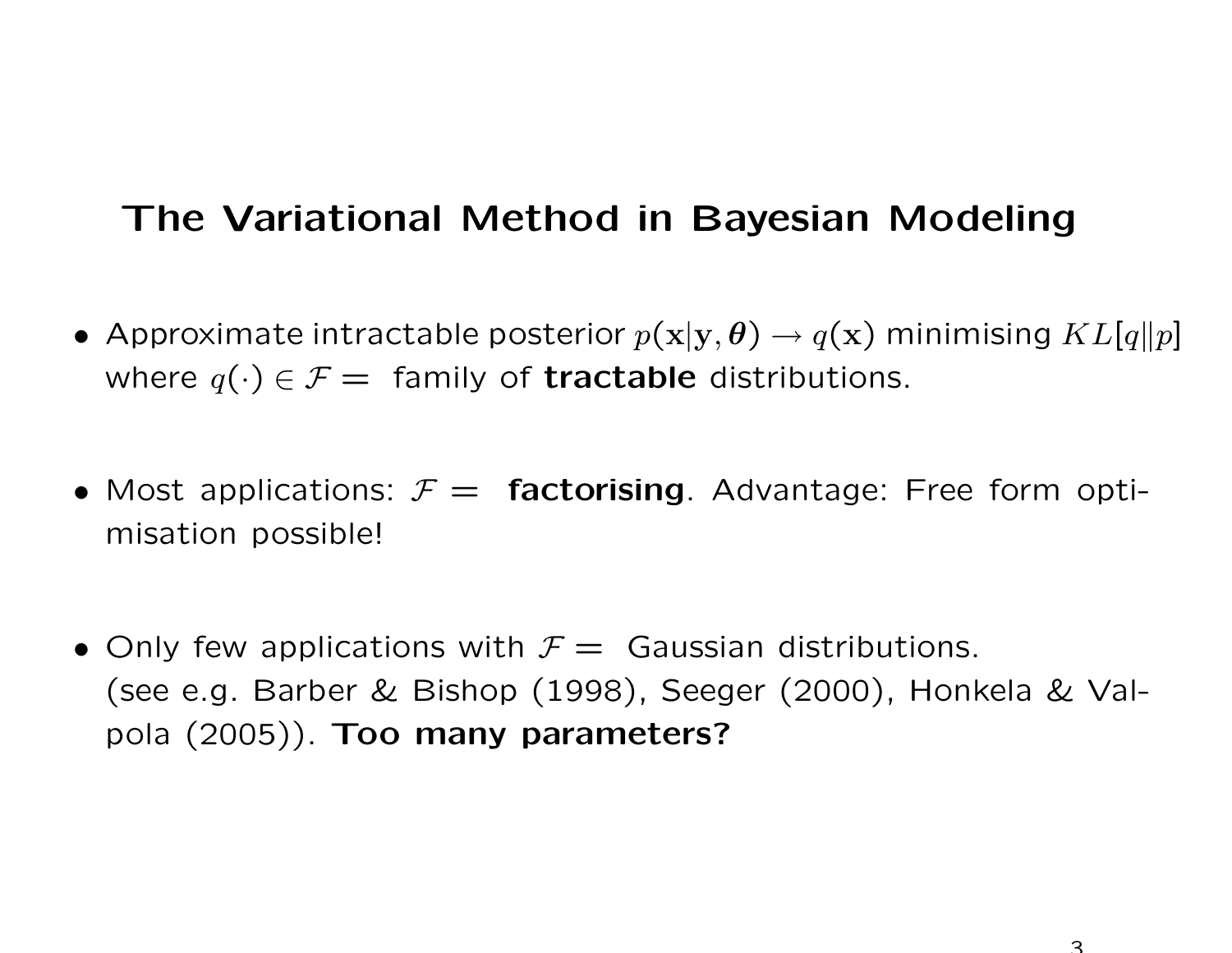### Gauss-Var: The finite D case

Let y be observations and x latent parameters. Approximate posterior

$$
p(\mathbf{x}|\mathbf{y}, \boldsymbol{\theta}) = \frac{p(\mathbf{y}, \mathbf{x}, \boldsymbol{\theta})}{p(\mathbf{y}, \boldsymbol{\theta})},
$$

by a **tractable density**  $q(x)$  using the Variational bound

$$
-\log p(\mathbf{y}, \boldsymbol{\theta}) = \mathcal{F}(q, \boldsymbol{\theta}) - KL\left[q||p\right] \leq \mathcal{F}(q, \boldsymbol{\theta})
$$

with the variational free energy

$$
\mathcal{F}(q,\boldsymbol{\theta})=-H[q]-\langle \log p(\mathbf{x},\mathbf{y}|\boldsymbol{\theta})\rangle_q
$$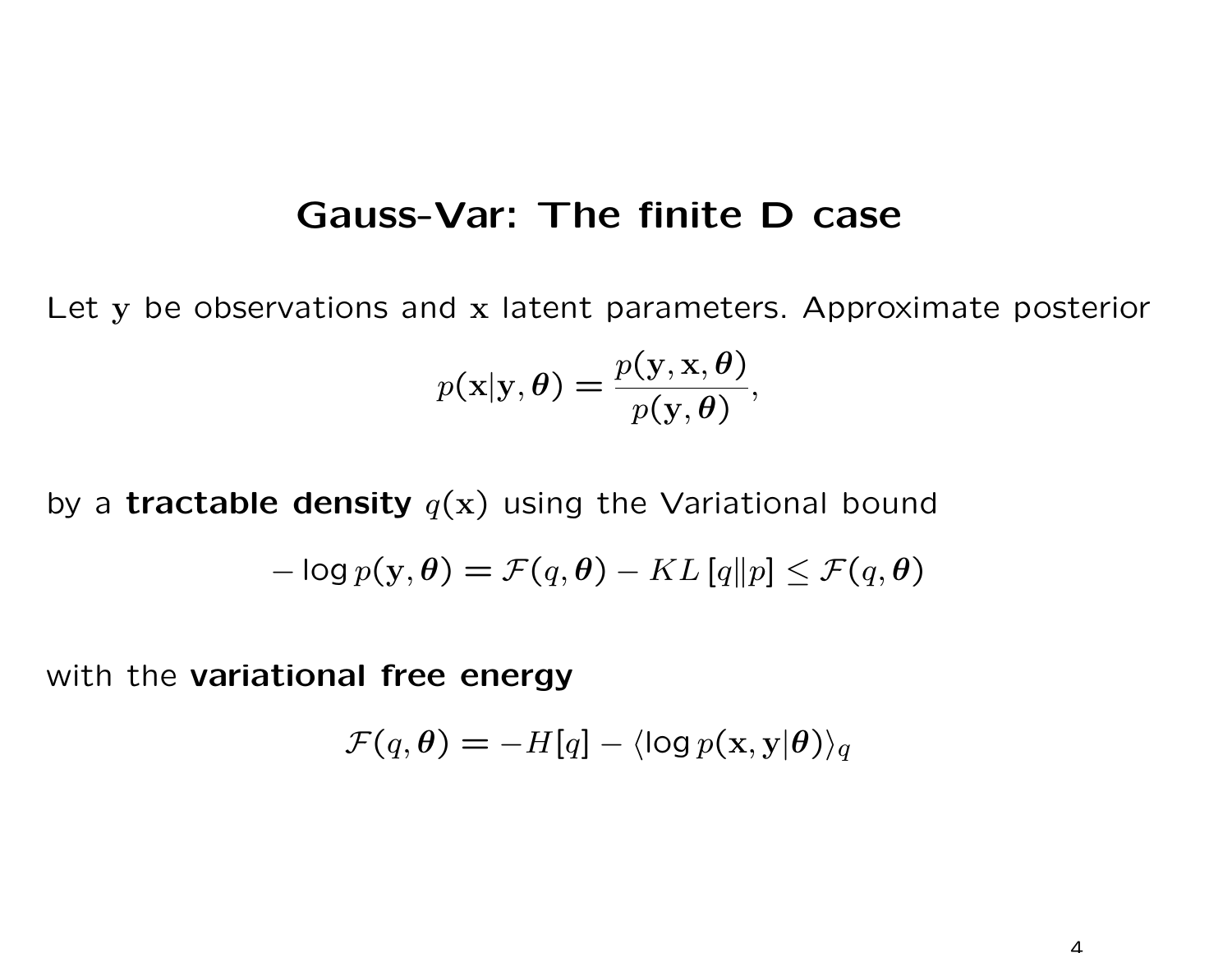# Gaussian variational densities

$$
q(\mathbf{x}) = (2\pi)^{-N/2} |\mathbf{\Sigma}|^{-1/2} \exp\left(-\frac{1}{2}(\mathbf{x} - \boldsymbol{\mu})^{\top} \mathbf{\Sigma}^{-1}(\mathbf{x} - \boldsymbol{\mu})\right).
$$

The variational free energy becomes

$$
\mathcal{F}(q,\theta) = -\frac{N}{2}\log 2\pi - \frac{1}{2}\log |\mathbf{\Sigma}| - \frac{N}{2} - \langle \log p(\mathbf{x}, \mathbf{y}|\theta) \rangle_q
$$

Setting  $\nabla \mathcal{F}(q, \theta) = 0$ , we obtain

$$
0 = \nabla_{\mu} \langle \log p(\mathbf{x}, \mathbf{y} | \boldsymbol{\theta}) \rangle_{q}
$$
  

$$
\Sigma^{-1} = -2 \nabla_{\Sigma} \langle \log p(\mathbf{x}, \mathbf{y} | \boldsymbol{\theta}) \rangle_{q} = -\left\langle \frac{\partial^{2} \log p(\mathbf{x}, \mathbf{y} | \boldsymbol{\theta})}{\partial \mathbf{x}^{T} \partial \mathbf{x}} \right\rangle_{q}
$$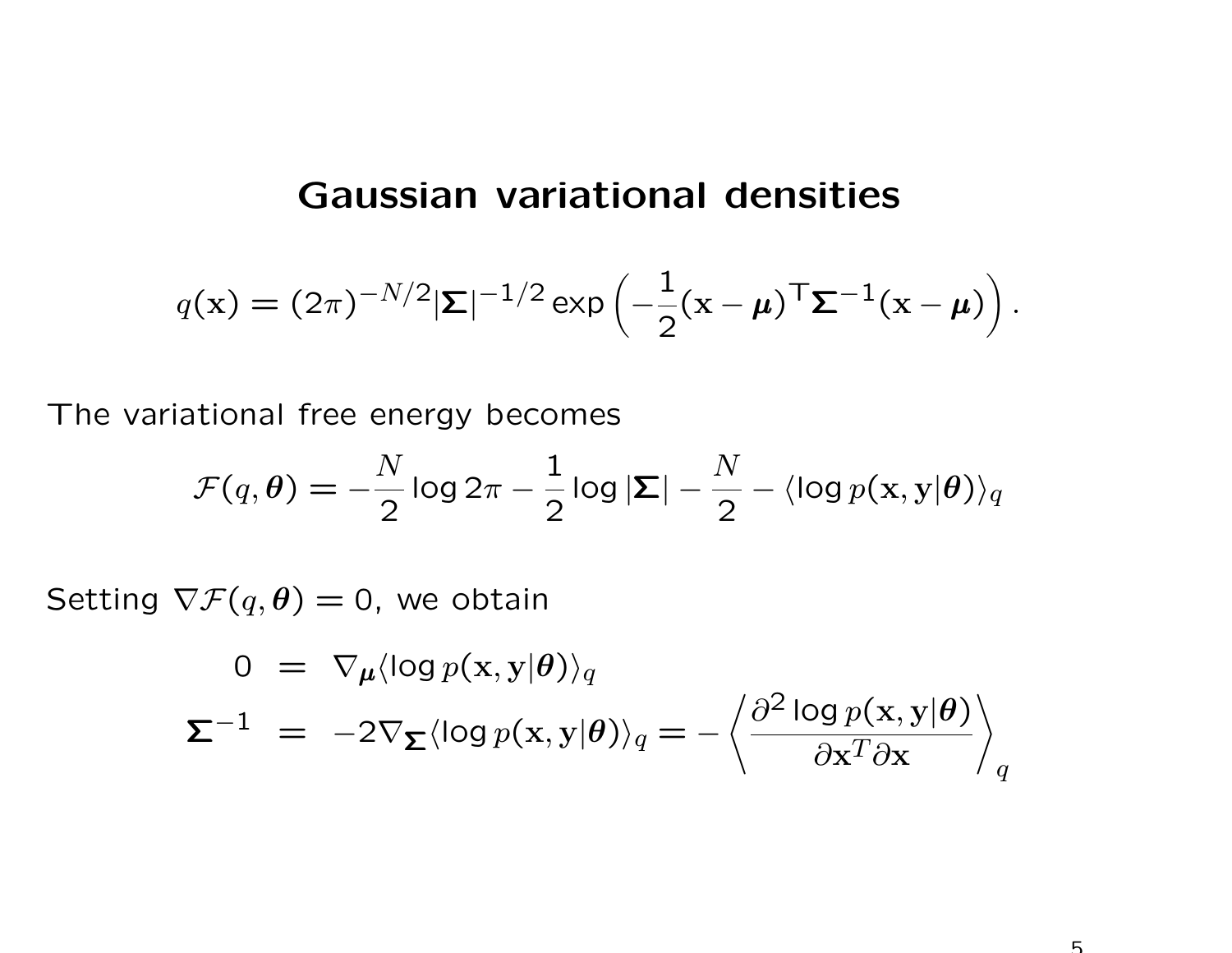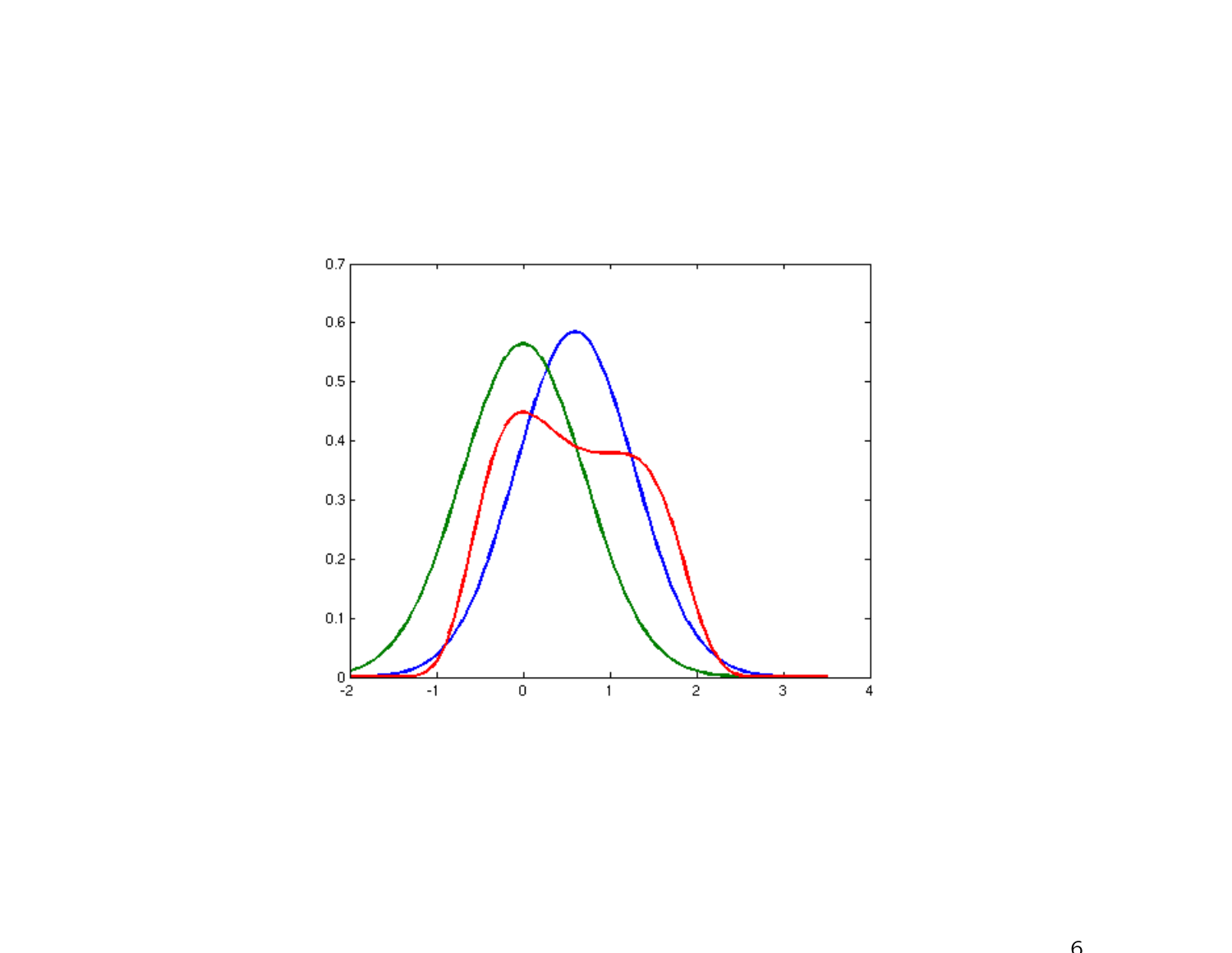# GPs with factorising likelihood

$$
p(\mathbf{x}, \mathbf{y}) = \frac{1}{Z_0} \exp\left(-\sum_n V_n(y_n, x_n) - \frac{1}{2}\mathbf{x}^\top \mathbf{K}^{-1}\mathbf{x}\right),
$$

Covariance

$$
\mathbf{\Sigma}^{-1} = \mathbf{K}^{-1} + \text{diag}\left\langle \frac{\partial^2 V_n}{\partial x_n^2} \right\rangle_q
$$

is parametrised by  $N$  elements!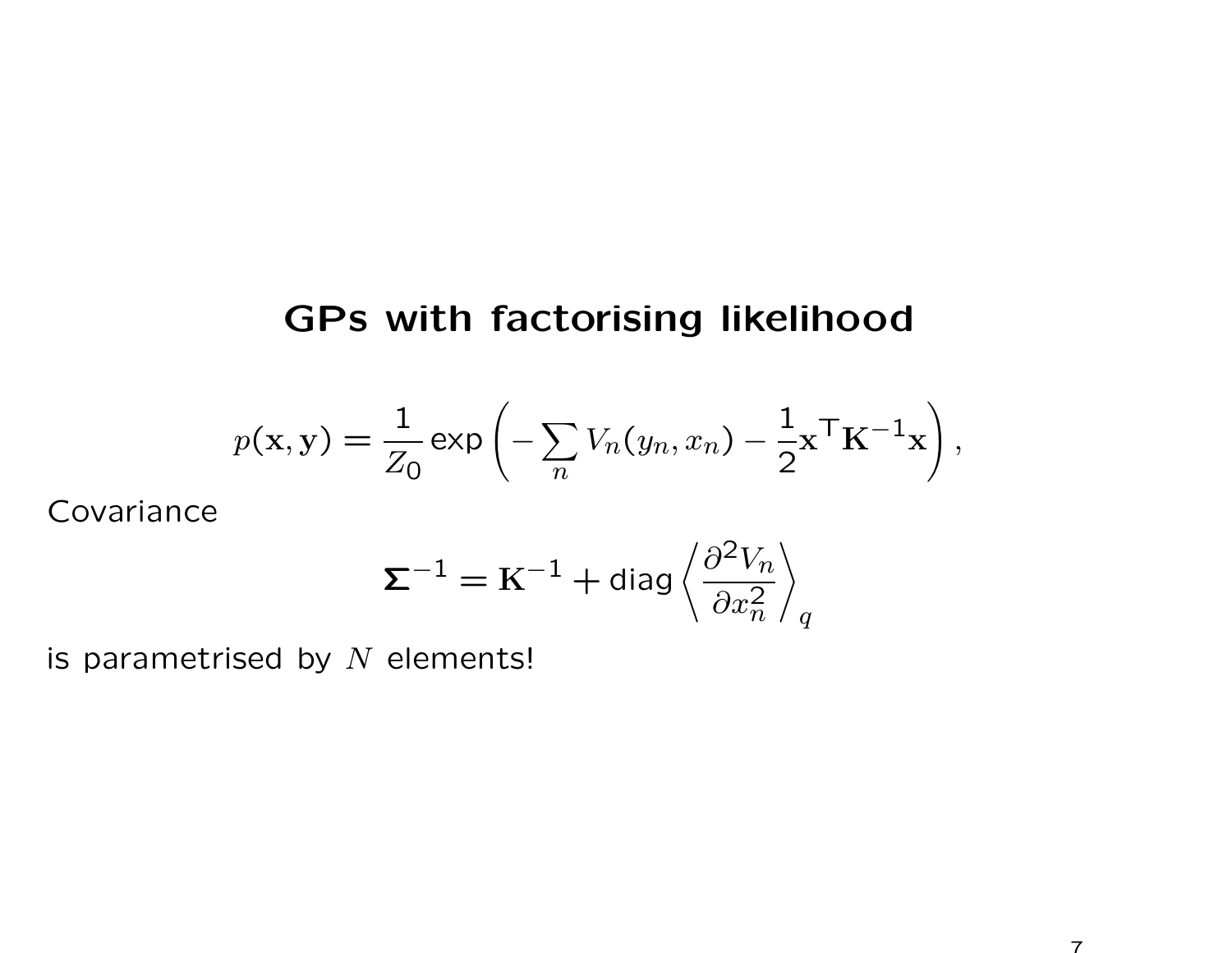$V_n(y_n, x_n) = \lambda |y_n - x_n|$  (Laplace noise).

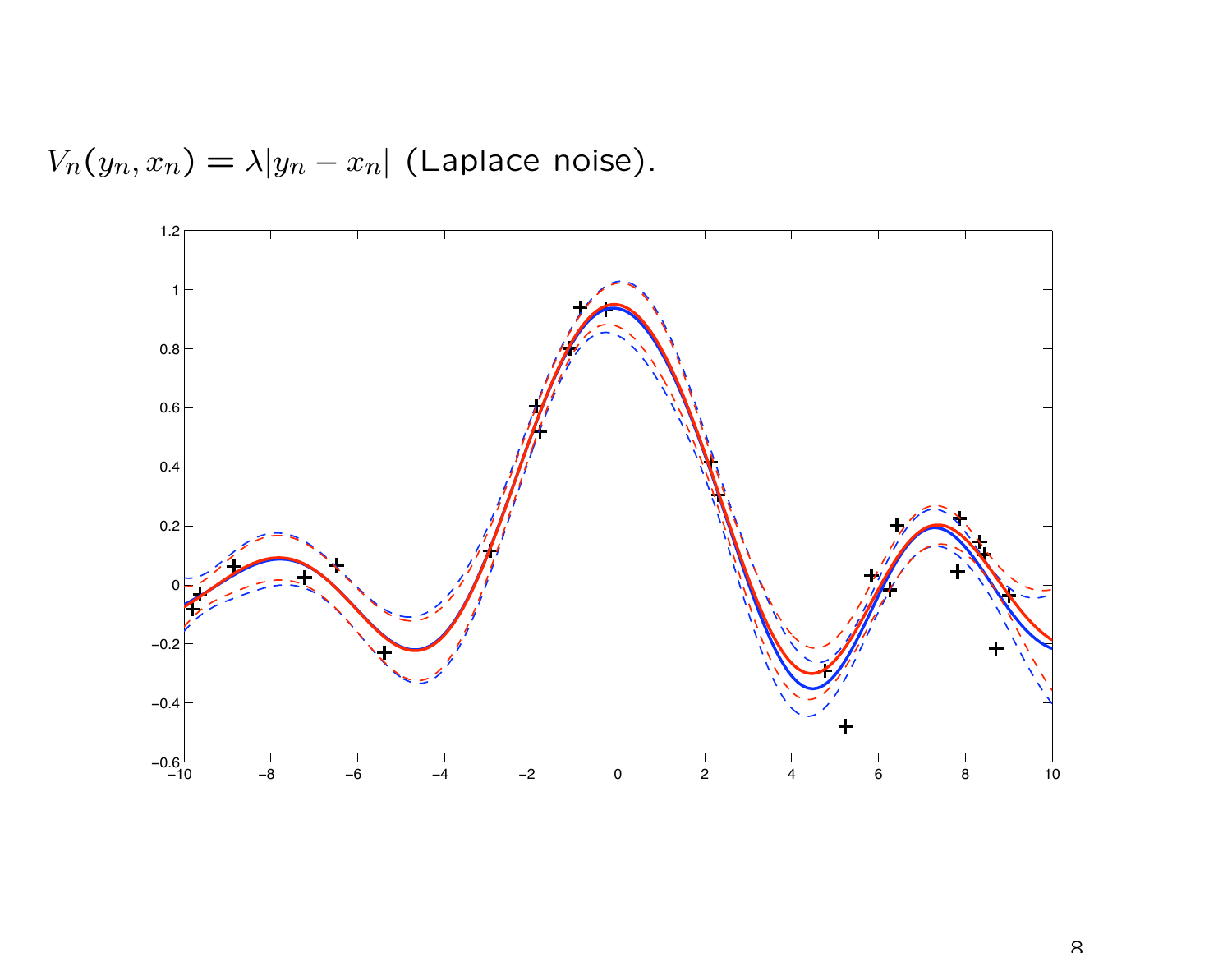# The infinite case: Stochastic differential equations

 $\{{\bf y}_n\}_{n=1}^N$  : noisy observations of hidden process  ${\bf x}(t)$  at times  $\{{\bf x}(t_n)\}_{n=1}^N.$ 

Time evolution: (Ito) stochastic differential equation (SDE):

 $dx = f(x)dt + \sigma dW$ 

 $dW(t)$  is a Wiener process.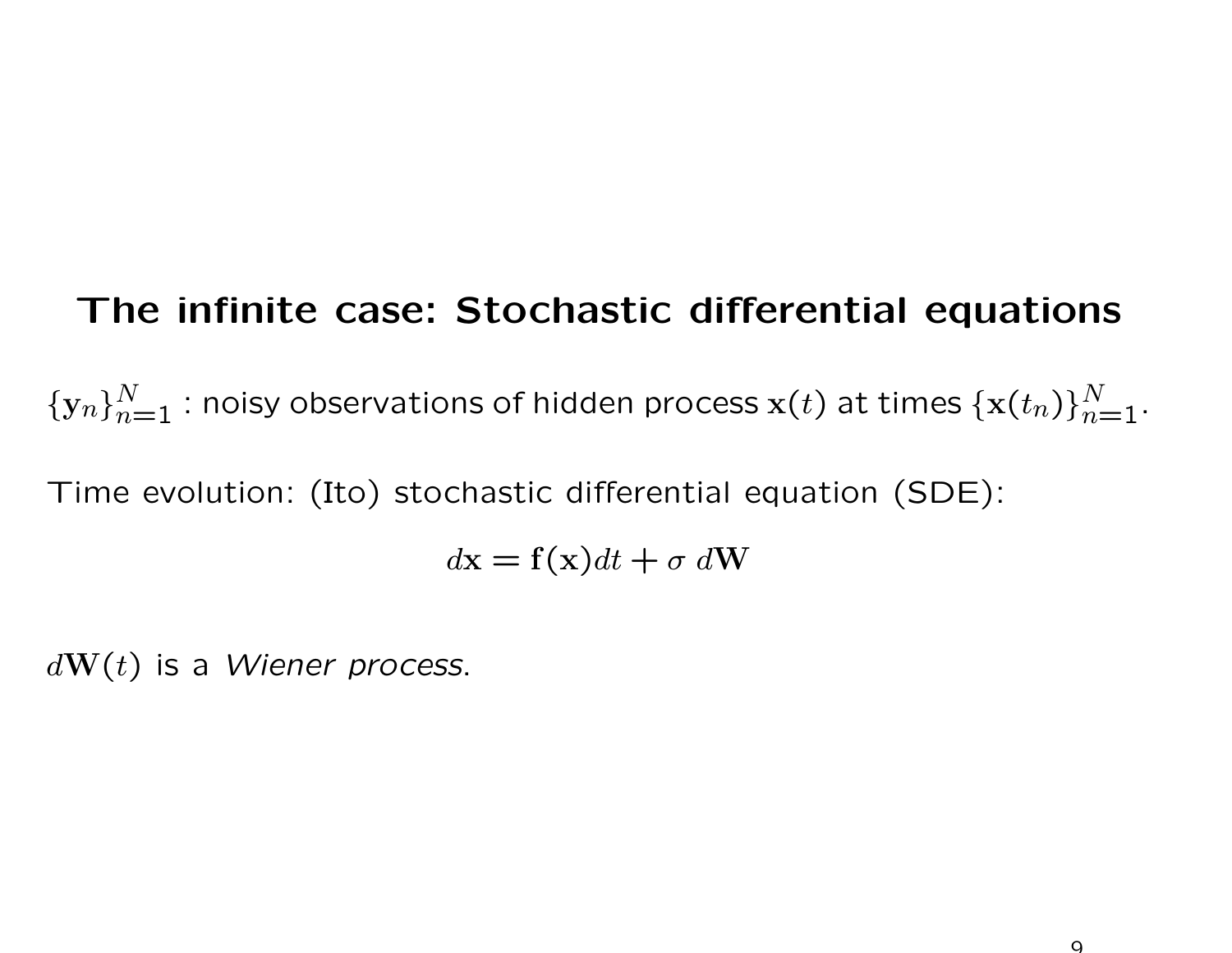

Goal: Predict latent path & uncertainty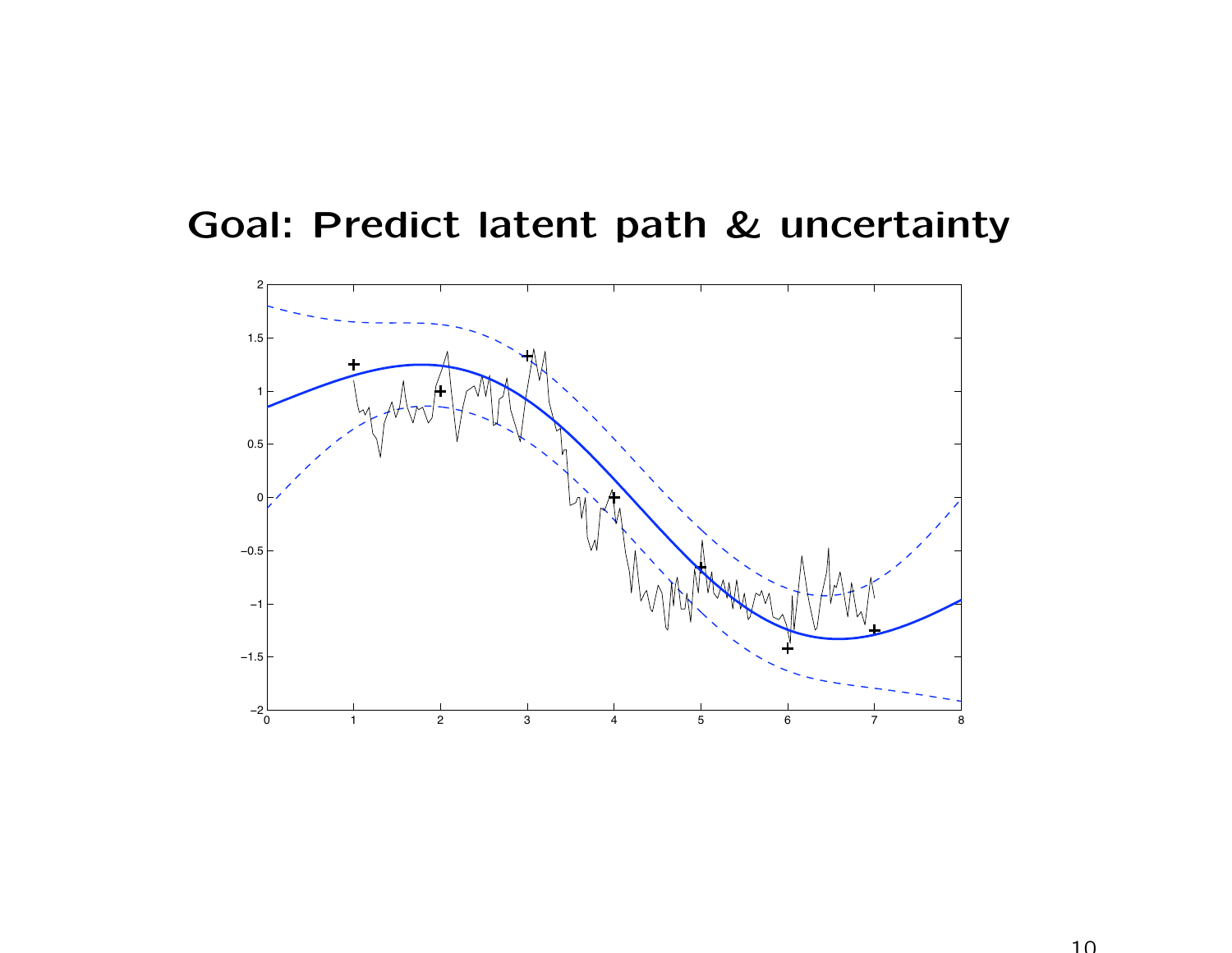#### The prior measure

SDE: limit of a discrete time process  $x_k$ 

$$
\Delta \mathbf{x}_k \equiv \mathbf{x}_{k+1} - \mathbf{x}_k = \mathbf{f}(\mathbf{x}_k) \Delta t + \sigma \sqrt{\Delta t} \, \boldsymbol{\epsilon}_k \, .
$$

 $\Delta t =$  time increment and  $\epsilon_k$  is a sequence of i.i.d.  $\epsilon_k = \mathcal{N}(0, I)$ .

Probability density over **discrete time paths**  $x_{1:K} = (x_1, \ldots, x_K)$ 

$$
p_{sde}(\mathbf{x}_{1:K}) \propto \prod_{k=1}^{K-1} \exp \left[-\frac{1}{2\sigma^2 \Delta t} \left(\mathbf{x}_{k+1} - \mathbf{x}_k - \mathbf{f}(\mathbf{x}_k) \Delta t\right)^2\right]
$$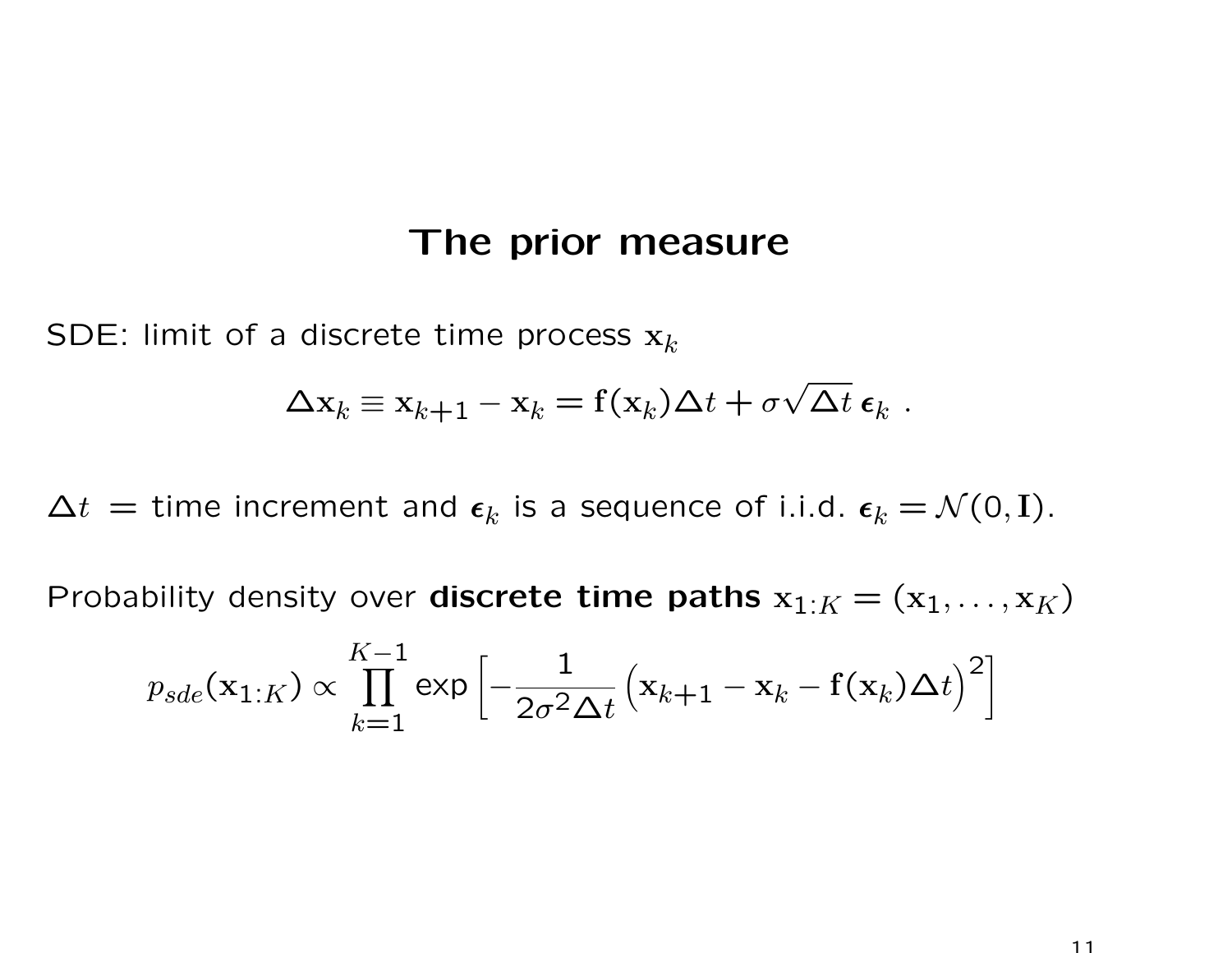#### Taking the limit & Fancy notation

Convergence to Wiener measure  $\mu$  for  $\Delta t \rightarrow 0$  and  $K\Delta t = T$ 

$$
\prod_{k=1}^{K-1} \frac{1}{(2\pi \Delta t)^{1/2}} \exp \left[ -\frac{1}{2\sigma^2 \Delta t} \left( \mathbf{x}_{k+1} - \mathbf{x}_k \right)^2 \right] \prod_i d\mathbf{x}_i \to d\mu
$$

and

$$
\frac{dp_{sde}}{d\mu} = \exp\left[\frac{1}{\sigma^2} \int_0^T \mathbf{f}^T d\mathbf{x} - \frac{1}{2\sigma^2} \int_0^T ||\mathbf{f}||^2 dt\right]
$$

where  $\int_0^T \mathbf{f}^T d\mathbf{x}$  is an Ito - integral.

The Stratonovich form is

$$
\frac{dp_{sde}}{d\mu} = \exp\left[\frac{1}{\sigma^2} \int_0^T \mathbf{f}^T \circ d\mathbf{x} - \frac{1}{2\sigma^2} \int_0^T ||\mathbf{f}||^2 dt - \frac{1}{2} \int_0^T \nabla \mathbf{f} dt\right]
$$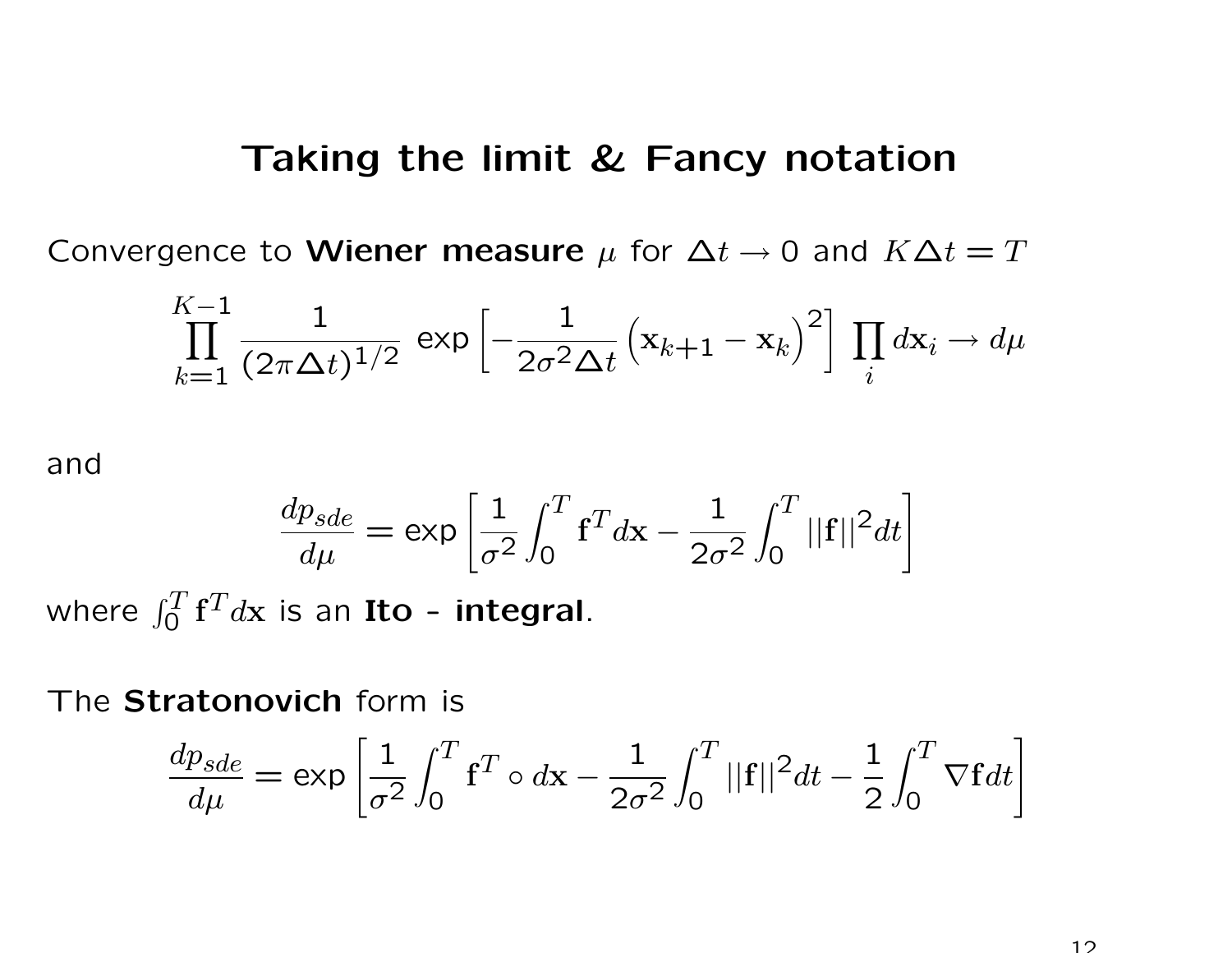### The posterior measure

Given the observations, the posterior measure is

$$
\frac{dp_{post}}{dp_{sde}} = \frac{1}{Z} \times \prod_{n=1}^{N} p(\mathbf{y}_n | \mathbf{x}(t_n)),
$$

where  $y_{1:N} \equiv (y_1, \ldots, y_N)$  and  $Z = p(y_{1:N})$ .

The Likelihood is (for simplicity)

$$
p(\mathbf{y}_n|\mathbf{x}(t_n)) = \mathcal{N}(\mathbf{x}(t_n), \sigma_o^2),
$$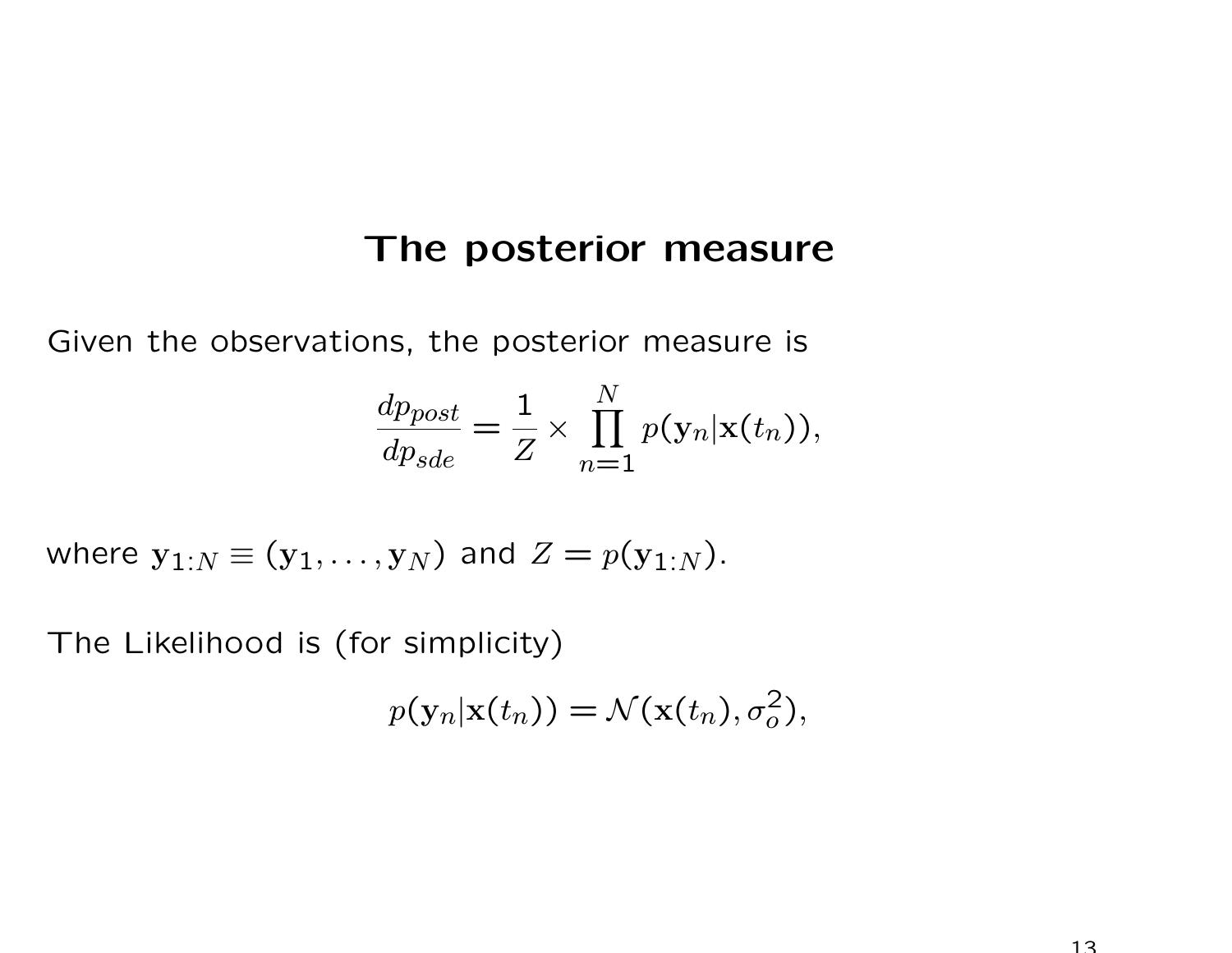# Variational approximation

Approximate  $p_{post}$  by Gaussian measure q minimising  $KL\left[q\|p_{post}\right]$ 

- Posterior is Markovian!  $\rightarrow$  choose Markovian q
- Noise variance  $\sigma^2$  is the same (otherwise  $KL = \infty$ ).
- Gaussianity  $\rightarrow$  linear SDE:

$$
d\mathbf{x} = \mathbf{f}_L(\mathbf{x}, t)dt + \sqrt{\Sigma} d\mathbf{W},
$$

where  $f_L(\mathbf{x}, t) = -\mathbf{A}(t)\mathbf{x} + \mathbf{b}(t)$ .

 $A(t)$  and  $b(t)$  must be optimised.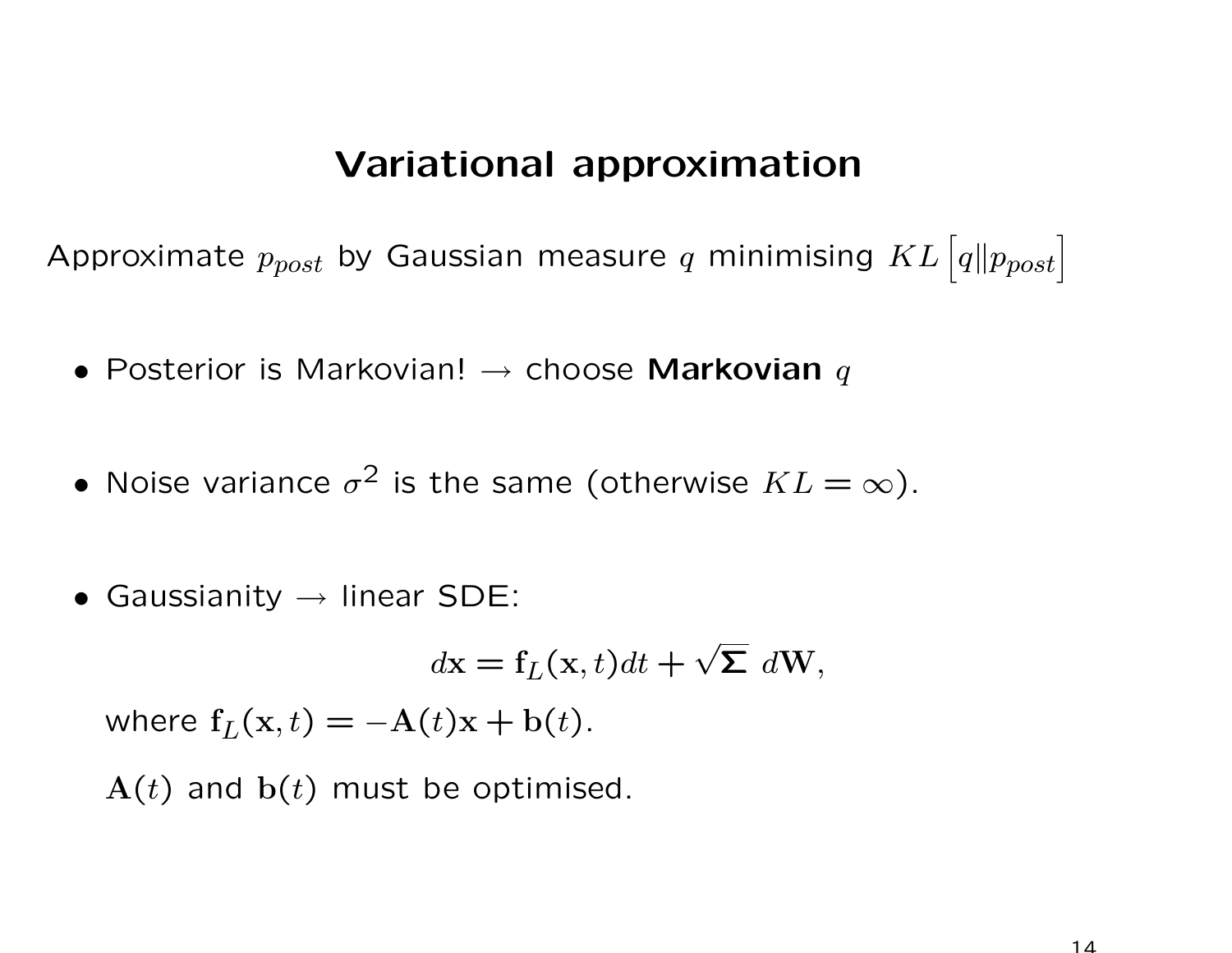#### Markovian posterior

Single, noise free observation  $y = x(t = T) = 0$ 

Wiener process:

$$
f_{prior}(x) = 0 \rightarrow f_{post}(x, t) = -\frac{x}{T-t} \text{ for } 0 < t < T.
$$

#### Ornstein - Uhlenbeck process:

$$
\mathbf{f}_{prior}(x) = -\gamma x \to \mathbf{f}_{post}(x, t) = -\gamma \left(\frac{2}{e^{2\gamma(T-t)} - 1} + 1\right)x
$$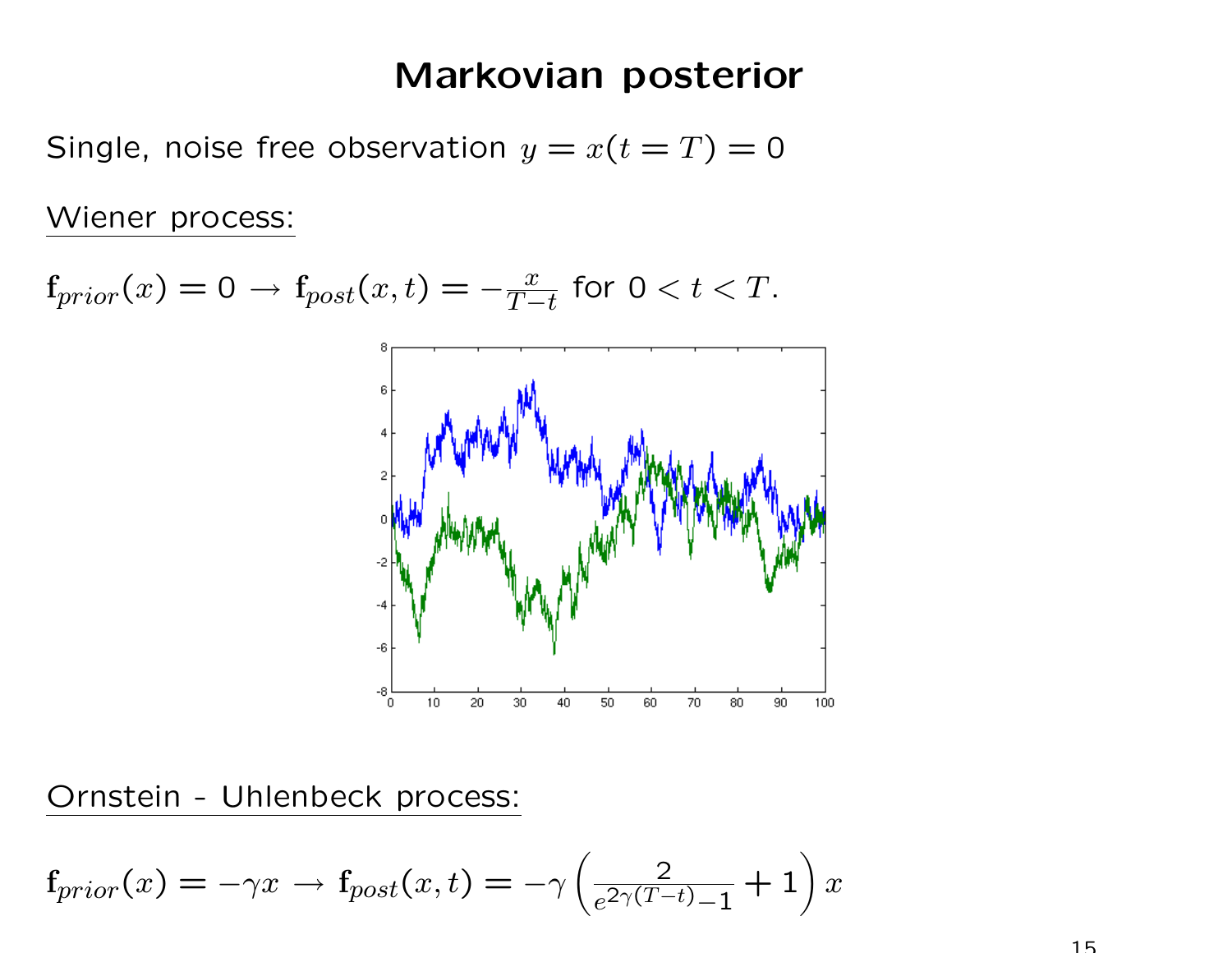# The Kullback Leibler (KL) divergence

Let  $p_1$  and  $p_2$  be measures over paths for SDEs with drifts  $f_1(x, t)$  and  $\mathrm{f}_{1}(\mathrm{x},t)$  with same diffusion  $\sigma^{2}.$  Then

$$
KL\left[p_1\|p_2\right] = \int dp_1 \ln \frac{dp_1}{dp_2} = \frac{1}{2\sigma^2} \int_0^T \left\langle ||\mathbf{f}_1(\mathbf{x}, t) - \mathbf{f}_2(\mathbf{x}, t)||^2 \right\rangle_{p_{1,t}} dt
$$

The expectation at the right is over the marginal density of x at time  $t$  w.r.t.  $p_1$ .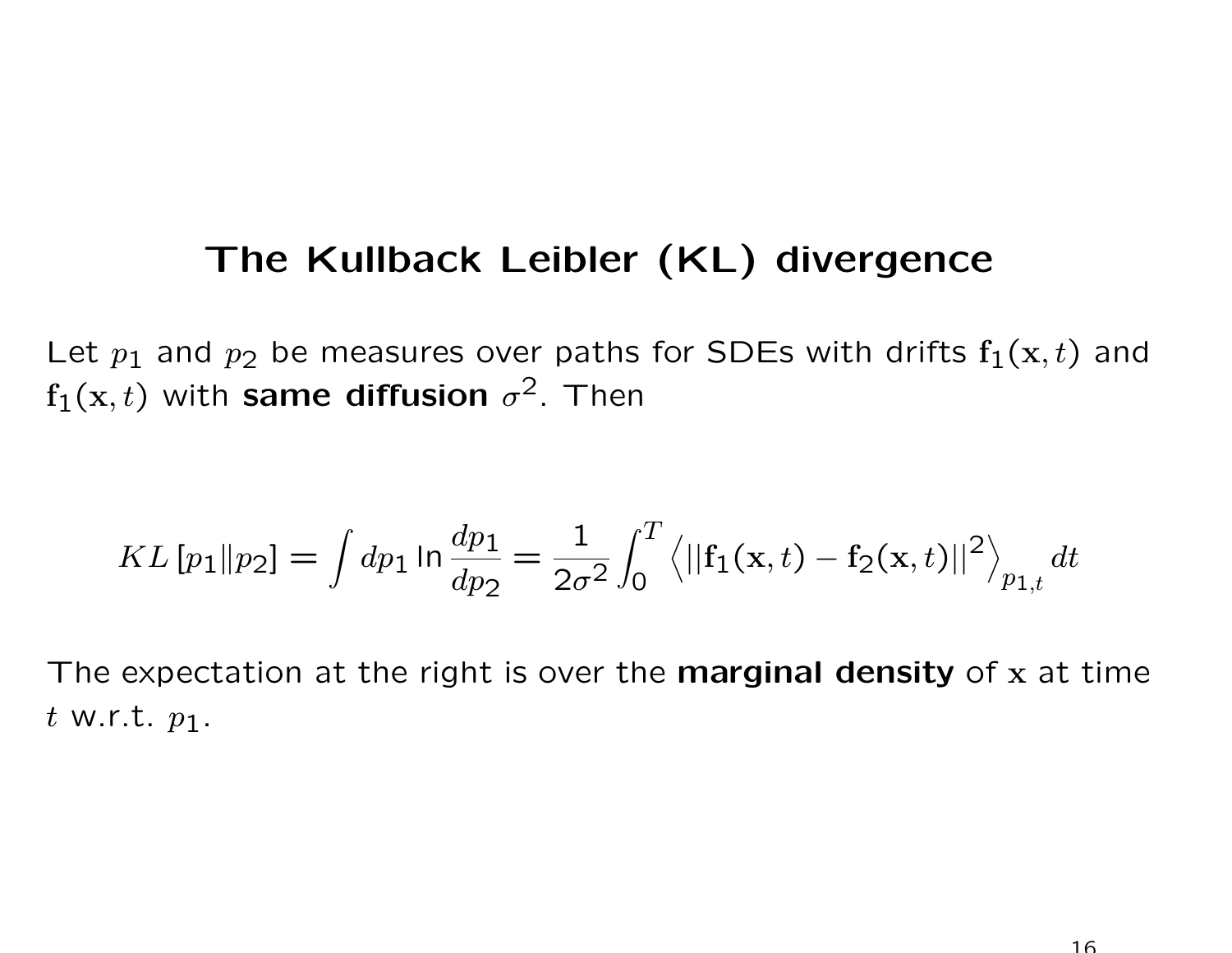# The KL divergence cont'd

$$
KL\left[q||p_{post}\right] = \int dq \ln \frac{dq}{dp} = \int_0^T \mathcal{L}(t)dt + \frac{N}{2} \ln(2\pi) + \frac{1}{2} \ln|Q| + \ln Z,
$$
  
with

$$
\mathcal{L}(t) = \mathcal{L}_{sde}(t) + \mathcal{L}_{obs}(t)
$$

and

$$
\mathcal{L}_{sde}(t) = \frac{1}{2\sigma^2} \left\langle ||\mathbf{f}_1(\mathbf{x}) - \mathbf{f}_L(\mathbf{x}, t)||^2 \right\rangle_{q_t},
$$
  

$$
\mathcal{L}_{obs}(t) = \frac{1}{2\sigma_o^2} \sum_{n=1}^N \left\langle ||\mathbf{y}_n - \mathbf{x}(t_n)||^2 \right\rangle_{q_{t_n}} \delta(t - t_n),
$$

 $KL\left[q\|p_{post}\right]\geq$  0 yields an upper bound on  $-$  ln  $Z=-$  ln  $p(\mathbf{y}_{1:N}).$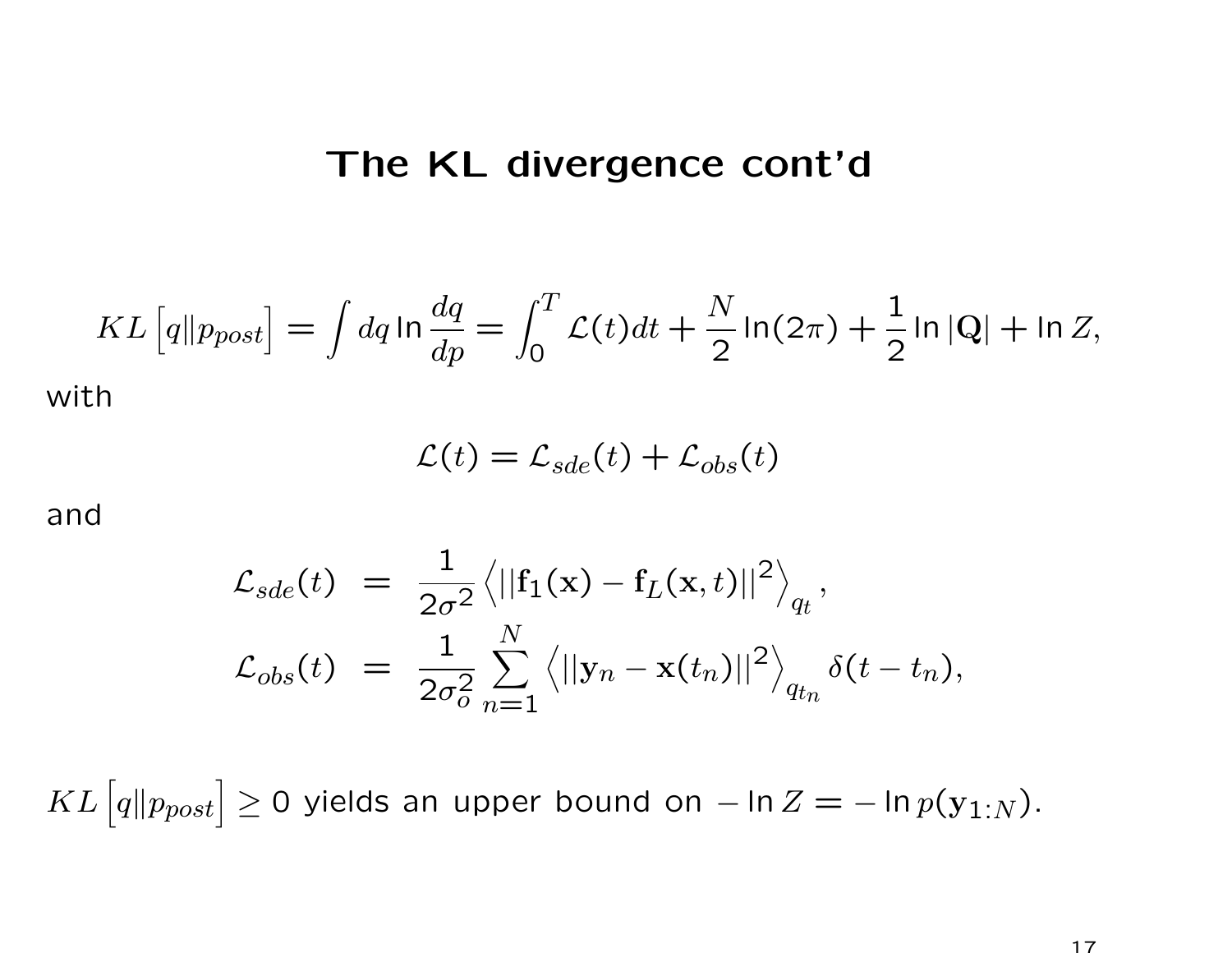# Consistency

Establish consistency between marginals

 $q_t(\mathbf{x}) = \mathcal{N}(\mathbf{m}, \mathbf{S})$  and conditionals  $p(\mathbf{x}_{t+\Delta t}|\mathbf{x}_t)$ 

defined through  $A(t)$  and  $b(t)$ .

$$
\frac{d\mathbf{m}}{dt} = -\mathbf{A}(t)\mathbf{m} + \mathbf{b}(t)
$$
\n
$$
\frac{d\mathbf{S}}{dt} = -\mathbf{A}(t)\mathbf{S} - \mathbf{S}\mathbf{A}^{\mathsf{T}}(t) + \sigma^2 \mathbf{I}.
$$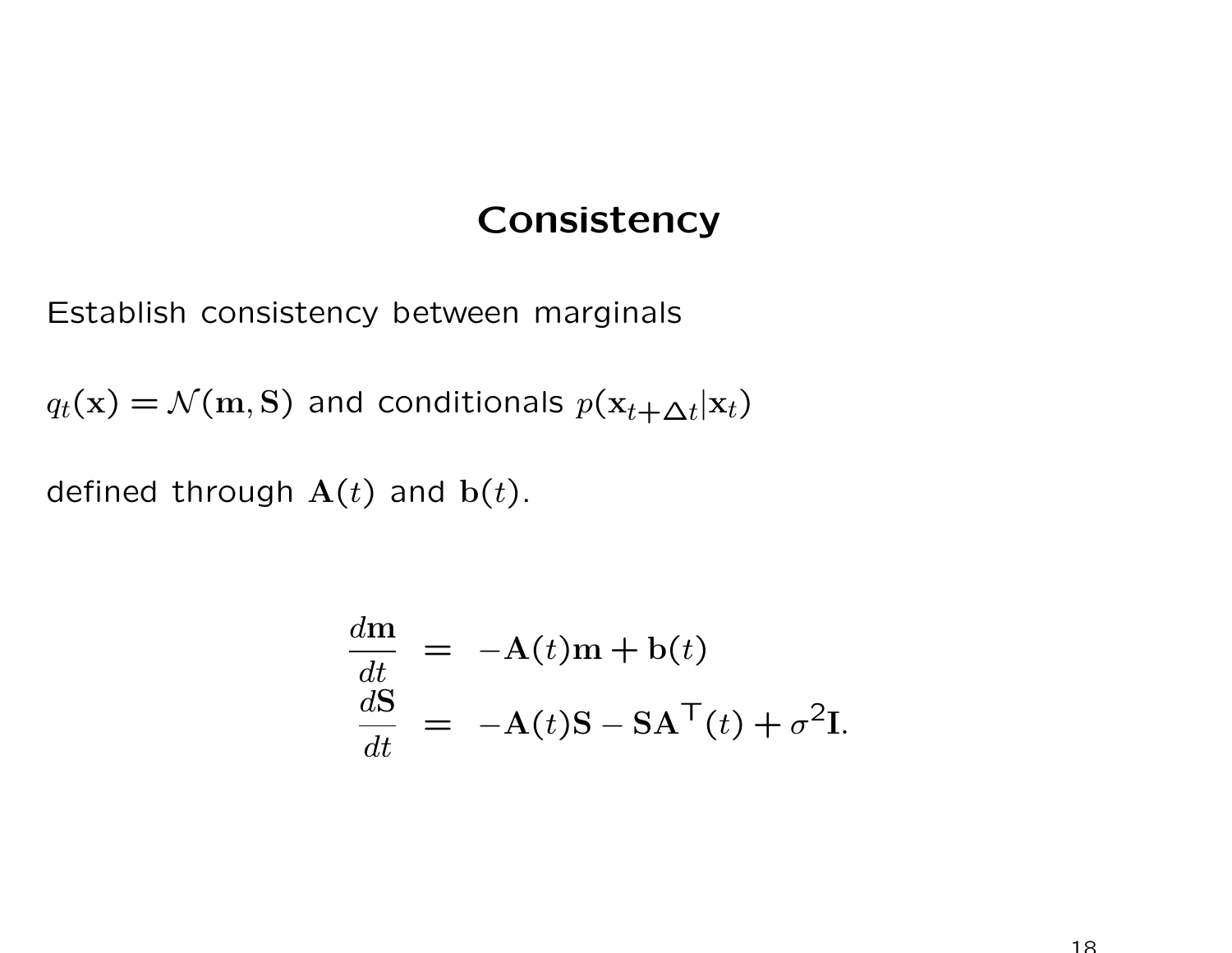# The covariance kernel of the GP

 $\mathbf{K}(t,t')=\langle \mathbf{x}(t)\mathbf{x}^T(t')\rangle_q-\mathbf{m}(t)\mathbf{m}(t')$  is the solution to the ODE

$$
\left(-\partial_t^2 - (\mathbf{A} - \mathbf{A}^T)\partial_t - \frac{d\mathbf{A}}{dt} + \mathbf{A}^T\mathbf{A}\right)\mathbf{K}(t, t') = \sigma^2\delta(t - t')
$$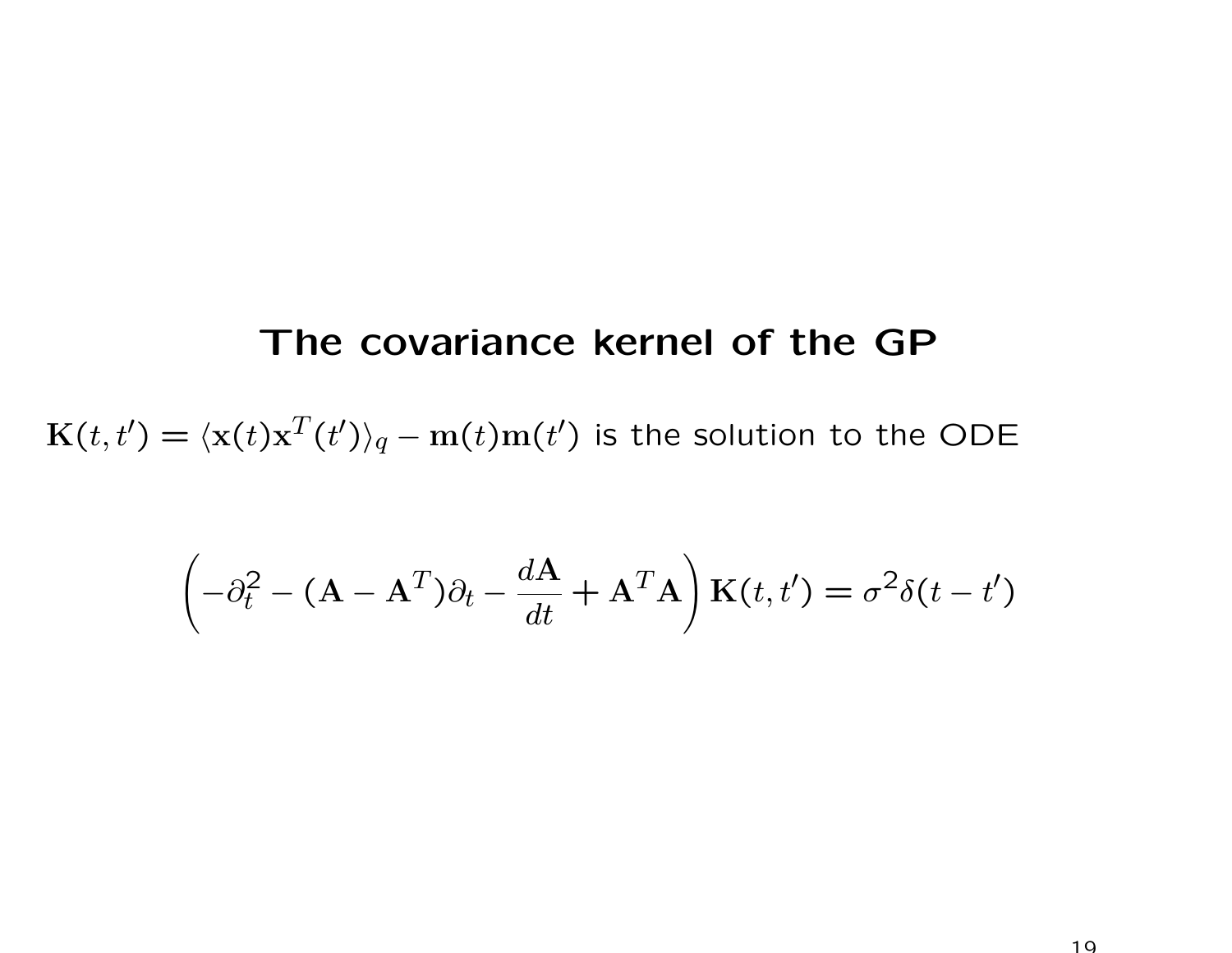### Lagrange function

Include constraints using Lagrange multipliers  $\Psi(t)$  and  $\lambda(t)$ 

$$
\mathcal{A} = \int_0^T \left\{ \mathcal{L}(t) - \text{tr}\left\{ \Psi^\top(t) \left( \frac{dS}{dt} + AS + SA^\top - \sigma^2 I \right) \right\} \right. \\ \left. - \lambda^\top(t) \left( \frac{d\mathbf{m}}{dt} + \mathbf{Am} - \mathbf{b} \right) \right\} dt
$$

Variational equations by functional derivatives of  $A$  with respect to  $A(t)$ ,  $b(t)$ ,  $S(t)$  and  $m(t)$ .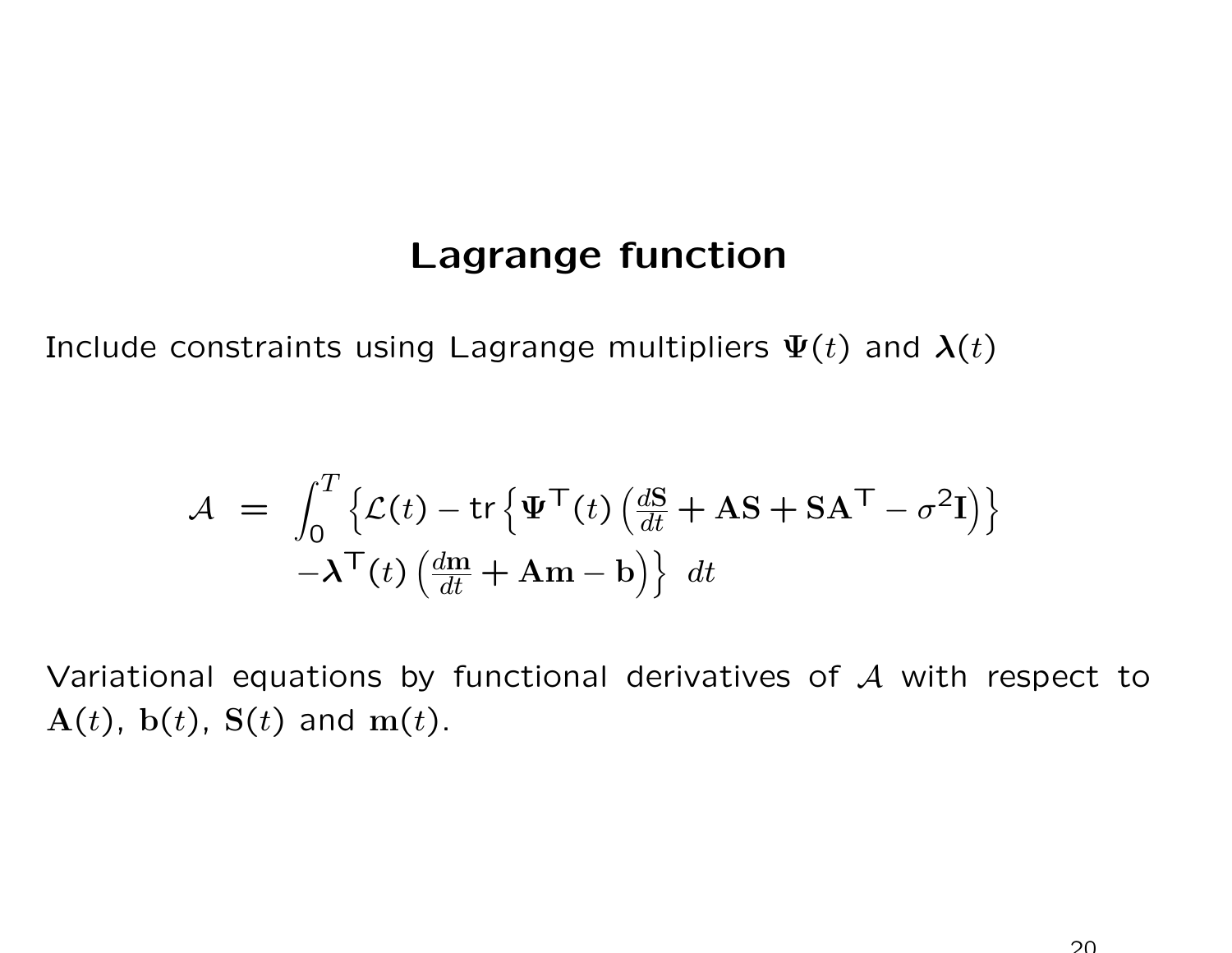# The full solution  $(D = 1)$

Compute the drift  $g$  for the posterior process. Perform variation on

$$
\mathcal{A} = \int_0^T \left\{ \mathcal{L}(t) - \lambda(x, t) \left( \partial_t + \partial_x g - \frac{\sigma^2}{2} \partial_x^2 \right) q(x, t) \right\} dt
$$

 $q(x, t)$  is the marginal at time t. We find (equivalent to Eyink (2002)):

$$
g = f + \partial_x \ln r \quad \text{drift}
$$
\n
$$
\left(\partial_t + f\partial_x + \frac{\sigma^2}{2}\partial_x^2\right) r(x, t) = 0 \quad \text{backward eq.}
$$
\n
$$
r^+ = r^- \exp\left[\frac{1}{2\sigma_o^2} \langle (y_i - x(t_i))^2 \rangle_q\right] \quad \text{jump}
$$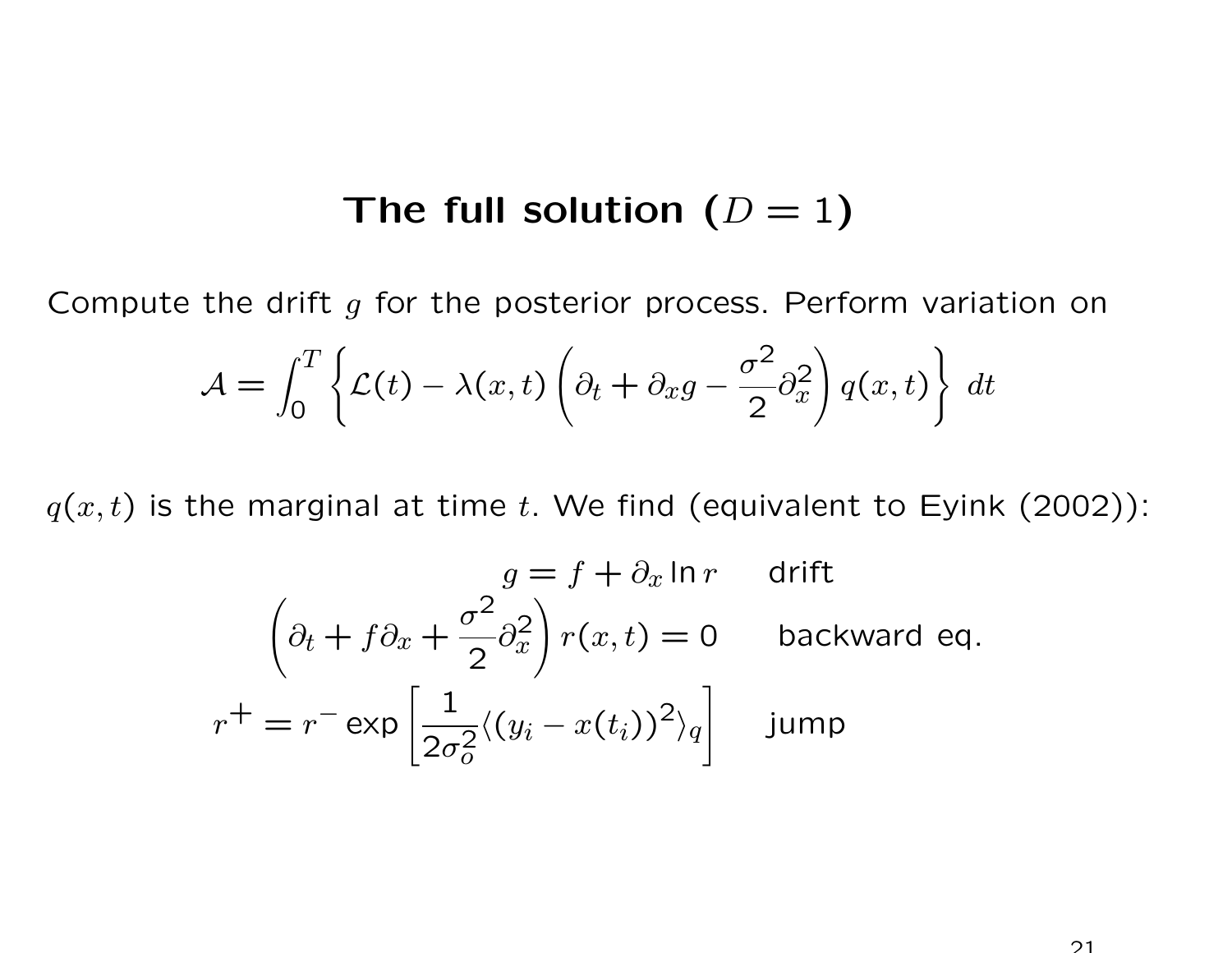### Variational Equations

$$
\frac{\partial \mathcal{L}}{\partial \mathbf{A}} - (\Psi + \Psi^{\top}) \mathbf{S} - \lambda \mathbf{m}^{\top} = 0
$$

$$
\frac{\partial \mathcal{L}}{\partial \mathbf{b}} + \lambda = 0
$$

$$
\frac{\partial \mathcal{L}}{\partial \mathbf{S}} - (\mathbf{A}^{\top} \Psi + \Psi \mathbf{A}) + \frac{d\Psi}{dt} = 0
$$

$$
\frac{\partial \mathcal{L}}{\partial \mathbf{m}} - \mathbf{A}^{\top} \lambda + \frac{d\lambda}{dt} = 0
$$

We can express variational parameters  $A(t)$  and  $b(t)$  by Lagrange multipliers  $\Psi(t)$  and  $\lambda(t)$ .

$$
A(t) = -\left\langle \frac{\partial f}{\partial x} \right\rangle_{q_t} + \sigma^2 (\Psi + \Psi^{\top}),
$$
  
\n
$$
b(t) = \langle f(x) \rangle_{q_t} + A(t)m - \sigma^2 \lambda(t),
$$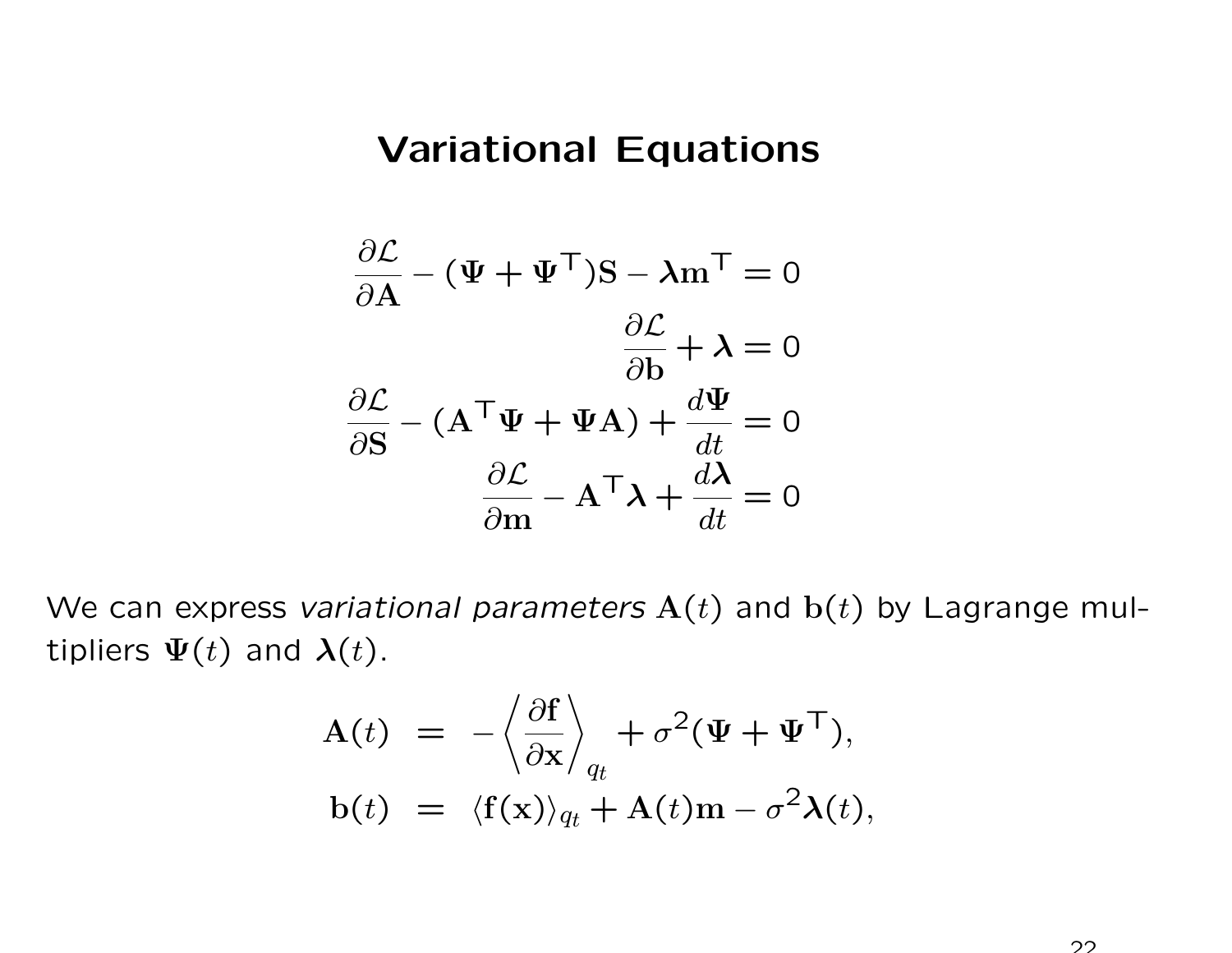# Smoothing algorithm

Make initial guess for  $A(t), b(t)$ . Repeat until sufficient accuracy is achieved:

1. Solve moment equations

$$
\frac{d\mathbf{m}}{dt} = -\mathbf{A}(t)\mathbf{m} + \mathbf{b}(t)
$$
\n
$$
\frac{d\mathbf{S}}{dt} = -\mathbf{A}(t)\mathbf{S} - \mathbf{S}\mathbf{A}^{\mathsf{T}}(t) + \sigma^2 \mathbf{I}.
$$

forward in time.

2. With  $m(t)$  and  $S(t)$  found for  $0 \le t \le T$ , solve **backward** in time with  $\Psi(T) = 0$  and  $\lambda(T) = 0$ :

$$
\frac{d\Psi}{dt} = (\Psi^{\top} + \Psi)\mathbf{A} - \frac{\partial \mathcal{L}_{sde}}{\partial \mathbf{S}},
$$

$$
\frac{d\lambda}{dt} = \mathbf{A}^{\top}\lambda - \frac{\partial \mathcal{L}_{sde}}{\partial \mathbf{m}}.
$$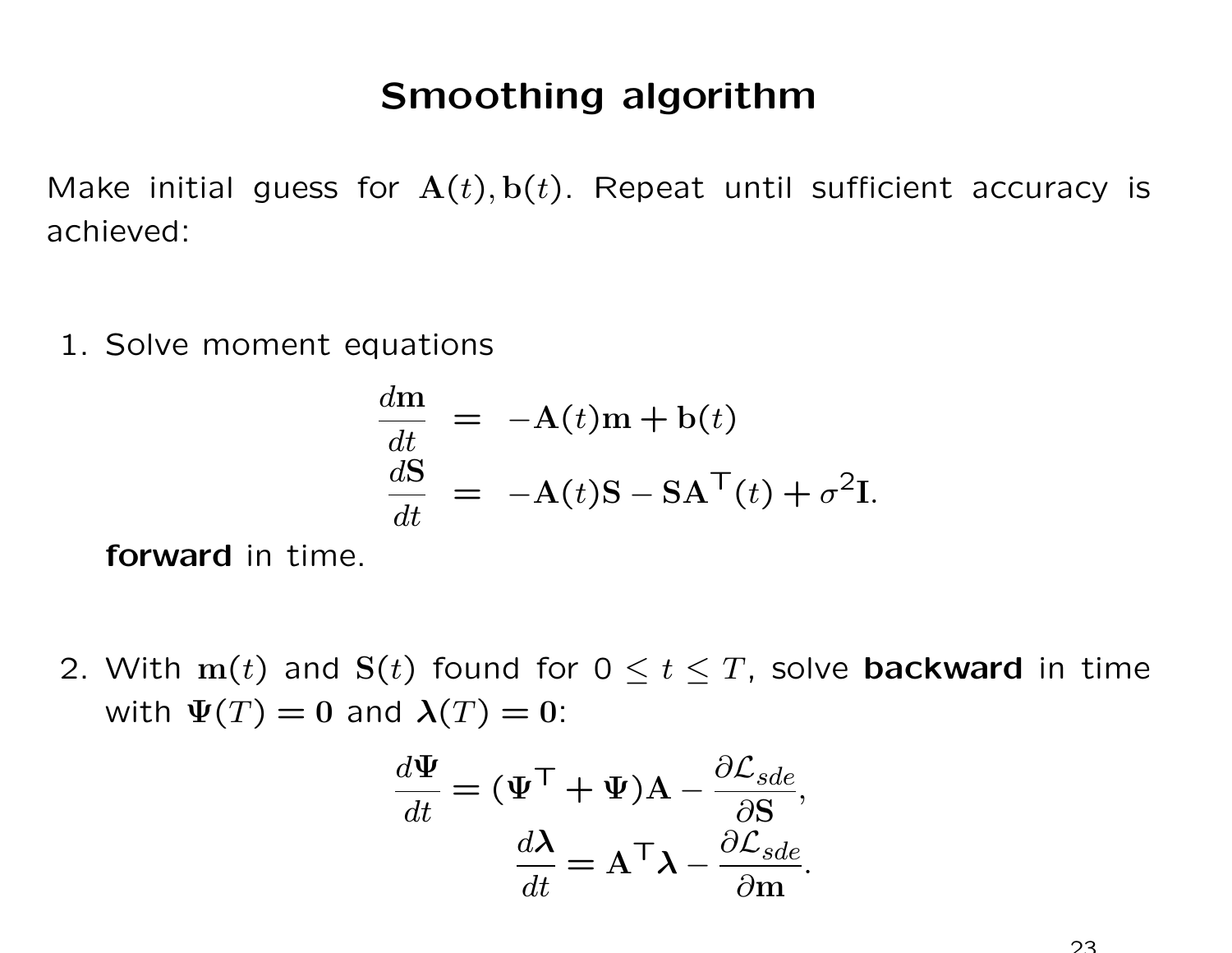3. For observations use jump-conditions:

$$
\Delta \Psi = -\frac{1}{2\sigma_o^2} \mathbf{I}
$$
  
\n
$$
\Delta \lambda = \frac{1}{2\sigma_o^2} (\mathbf{y}_n - \mathbf{m}(t_n))
$$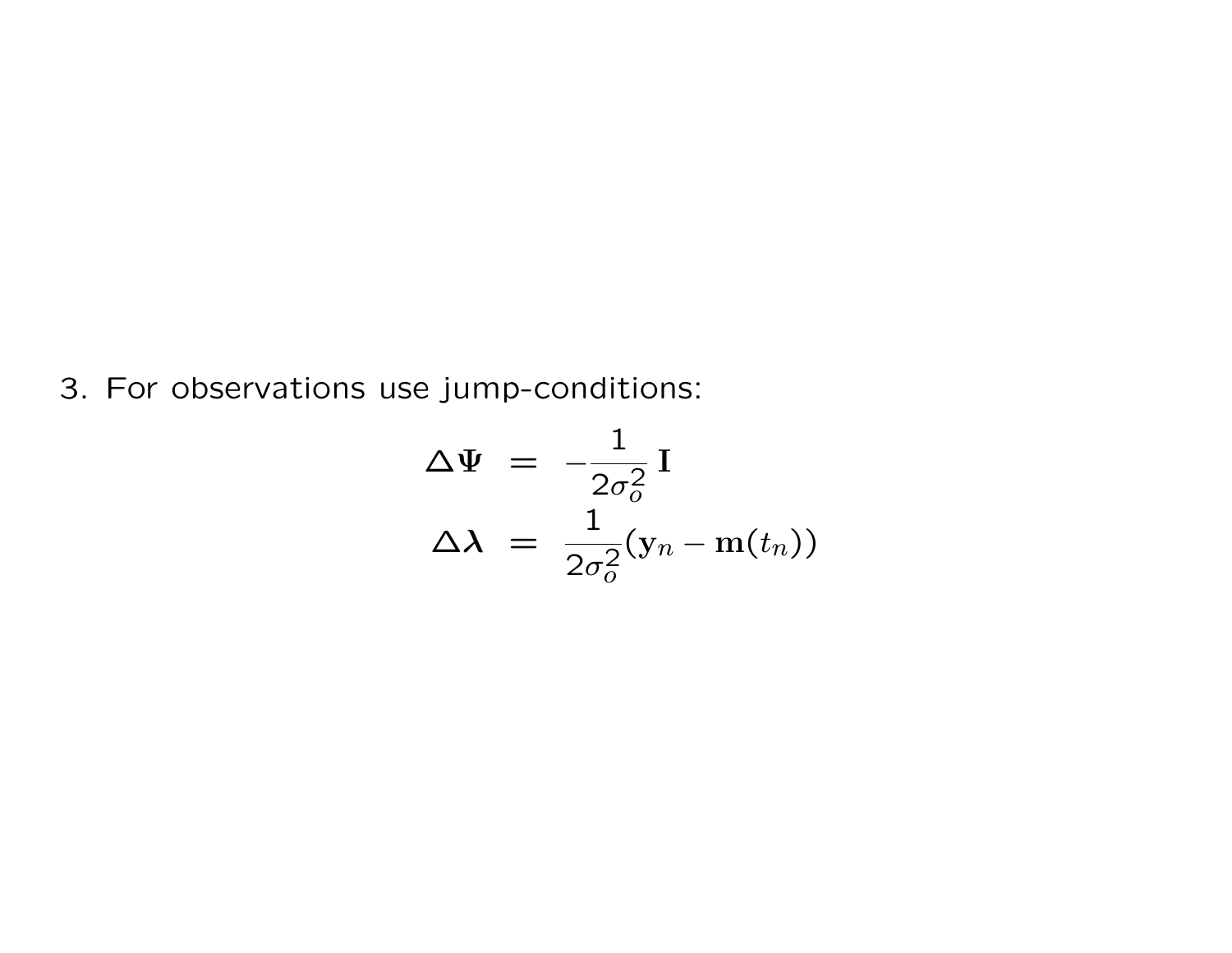#### Ornstein-Uhlenbeck process

$$
dx = -\gamma x dt + \sigma^2 dW,
$$

Prior process is GP with the nonstationary kernel (fixed initial condition  $x(0)$ 

$$
K(t,t') = \frac{\sigma^2}{2\gamma} \left\{ e^{-\gamma|t-t'|} - e^{-\gamma(t+t')} \right\}.
$$

left: 5 observations with predictions right:  $\Psi(t)$ 



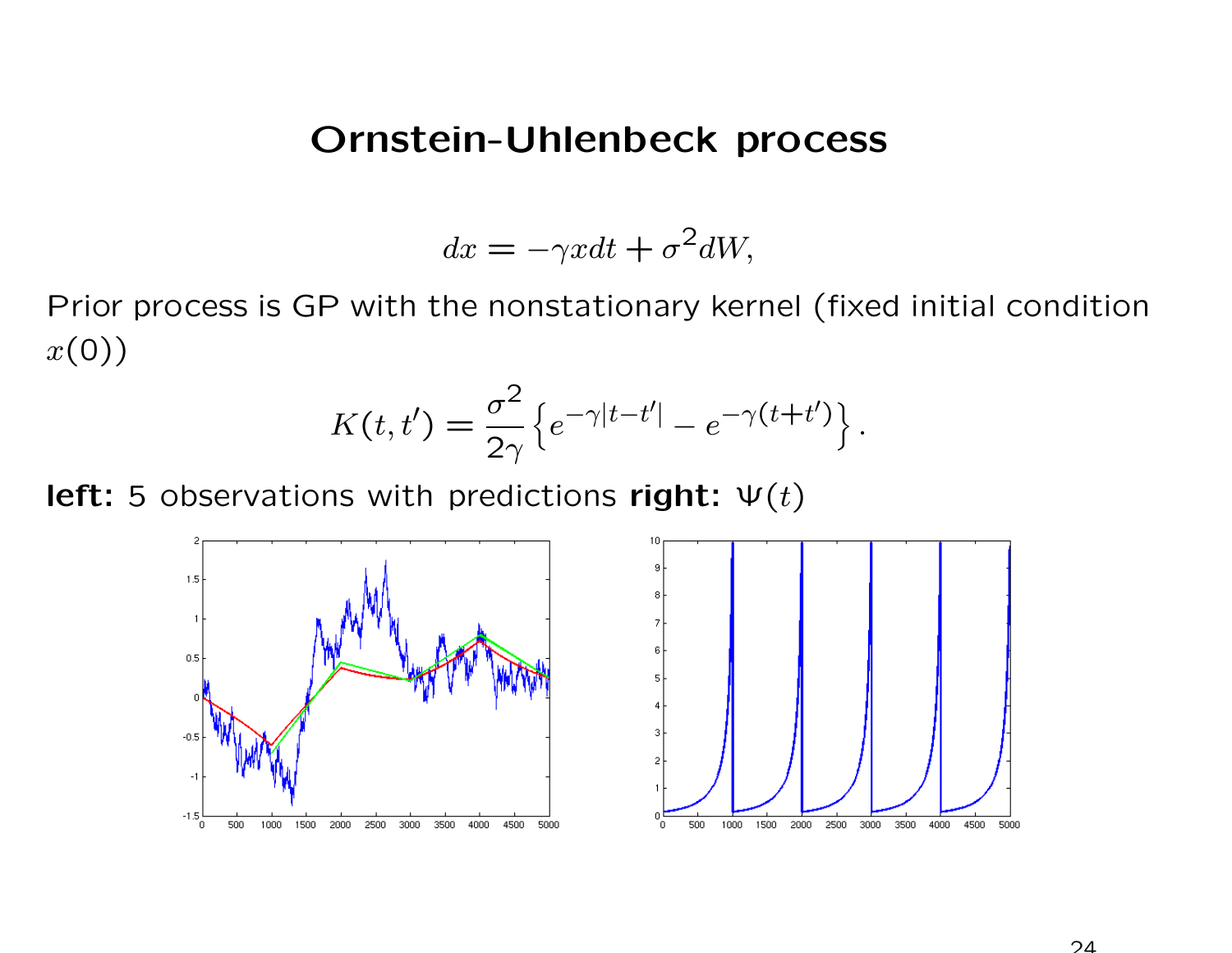# Motion in double-well potential

$$
dx = 4x(1 - x^2)dt + \sigma^2 dW.
$$



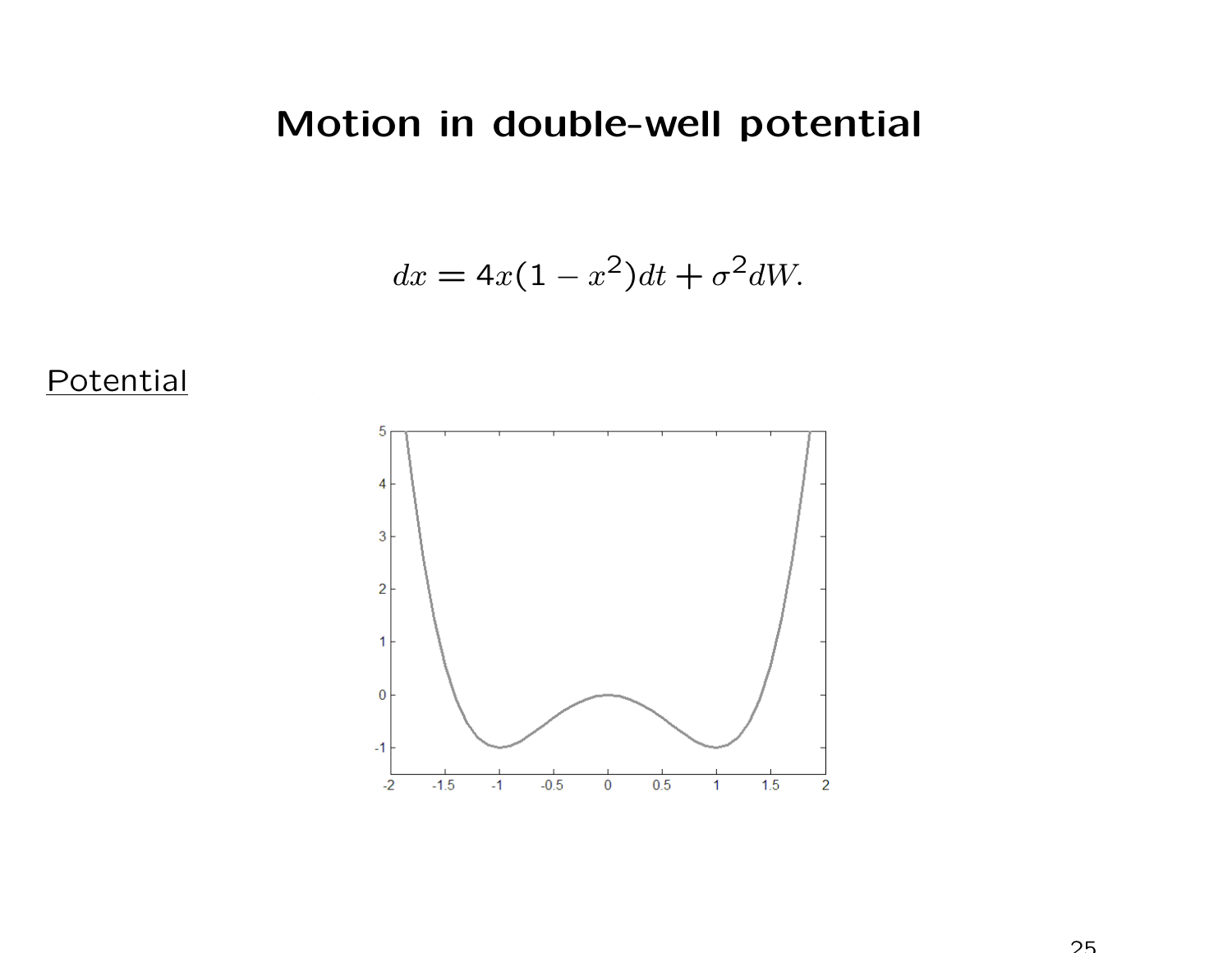

Prediction with ensemble Kalman smoother and GP (RBF kernel)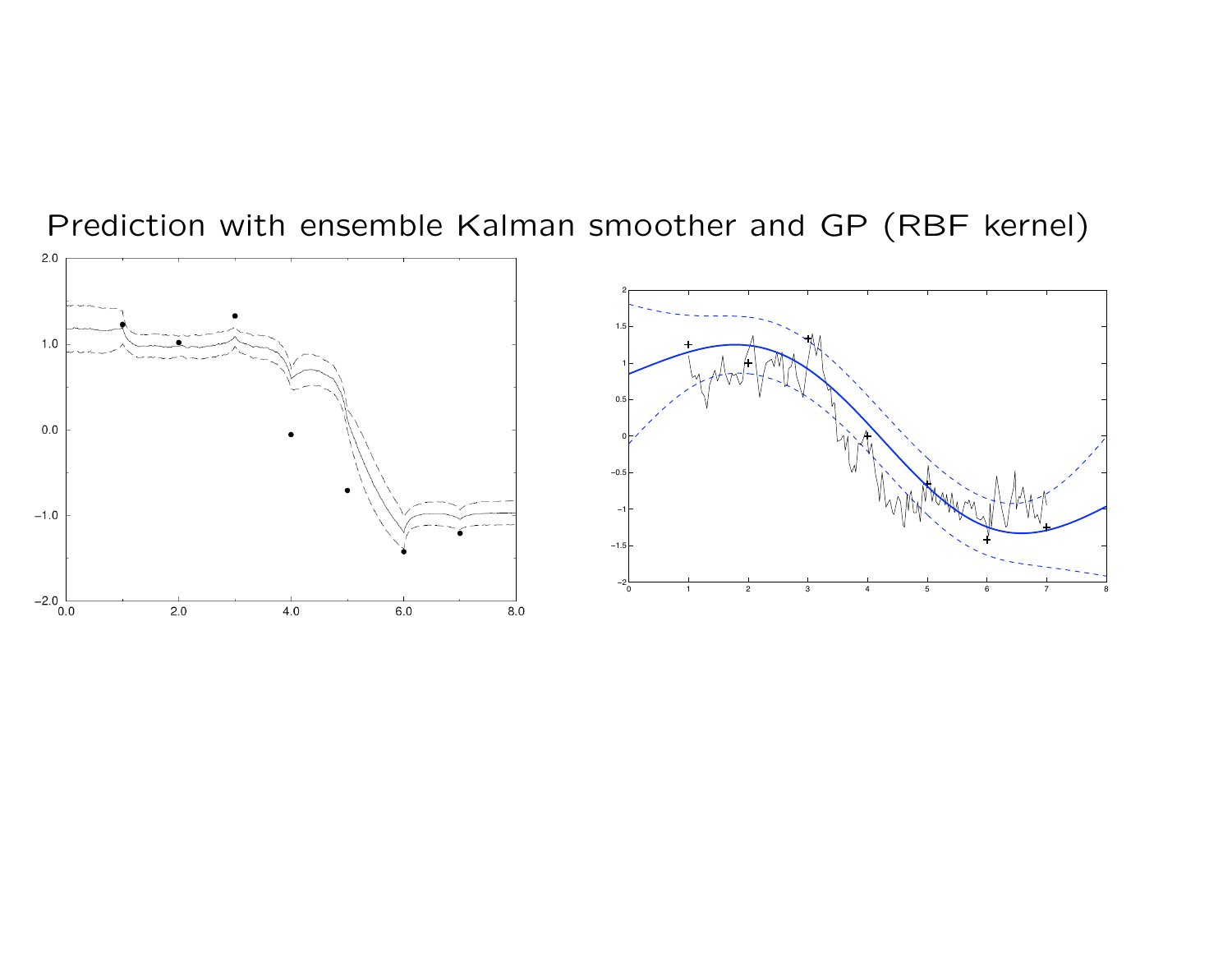ODEs for Lagrange multipliers

$$
\frac{d\psi}{dt} = -8\psi(1 - 3m^2 - 6s^2) - \frac{144}{\sigma^2} \{2m^2 + s^2\}s^2 + 12m\lambda + 2\psi^2\sigma^2,
$$
  

$$
\frac{d\lambda}{dt} = -4(1 - 3m^2 - 3s^2)\lambda - \frac{288}{\sigma^2}ms^4 + 48\psi ms^2.
$$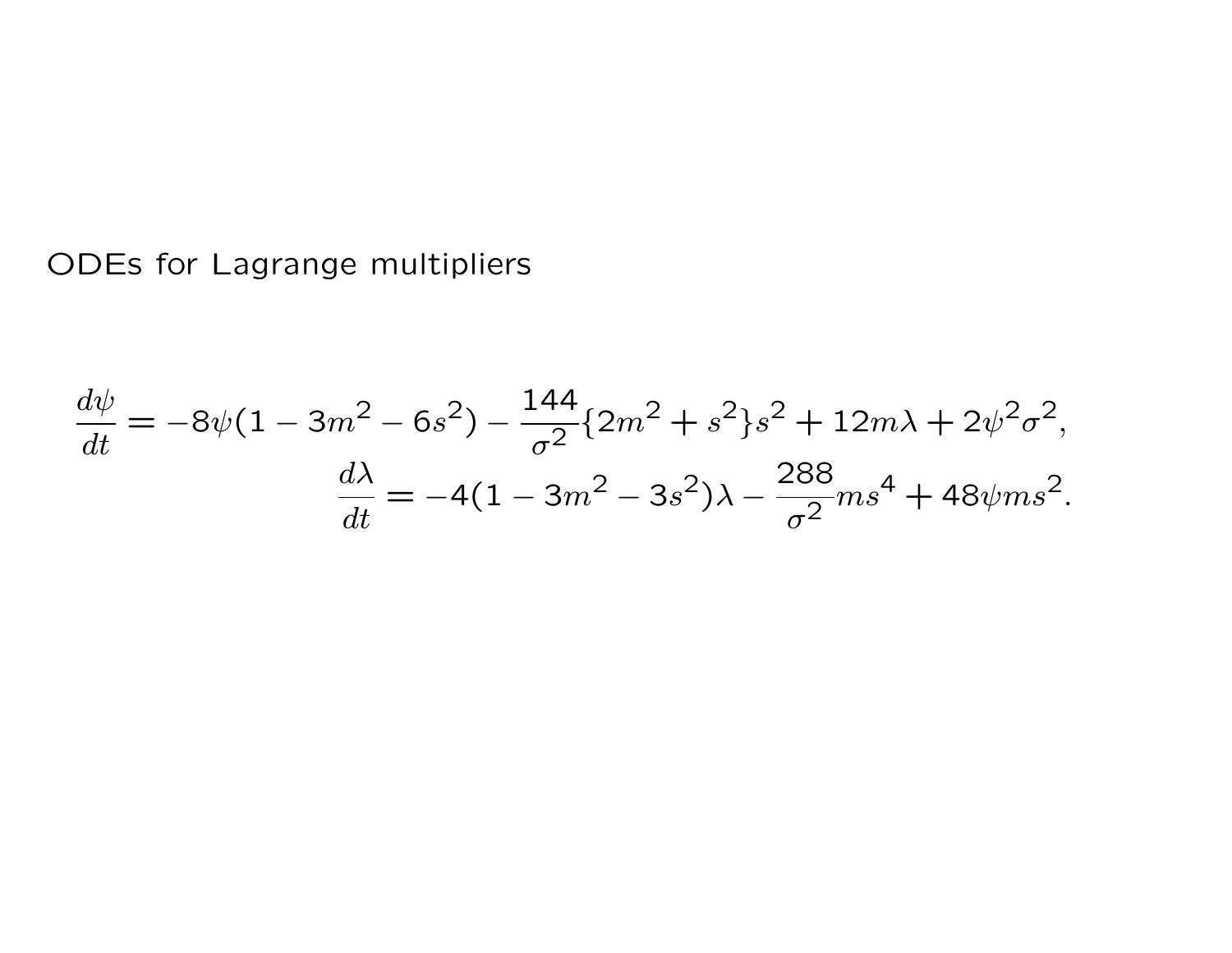### Variational result and comparison to MCMC

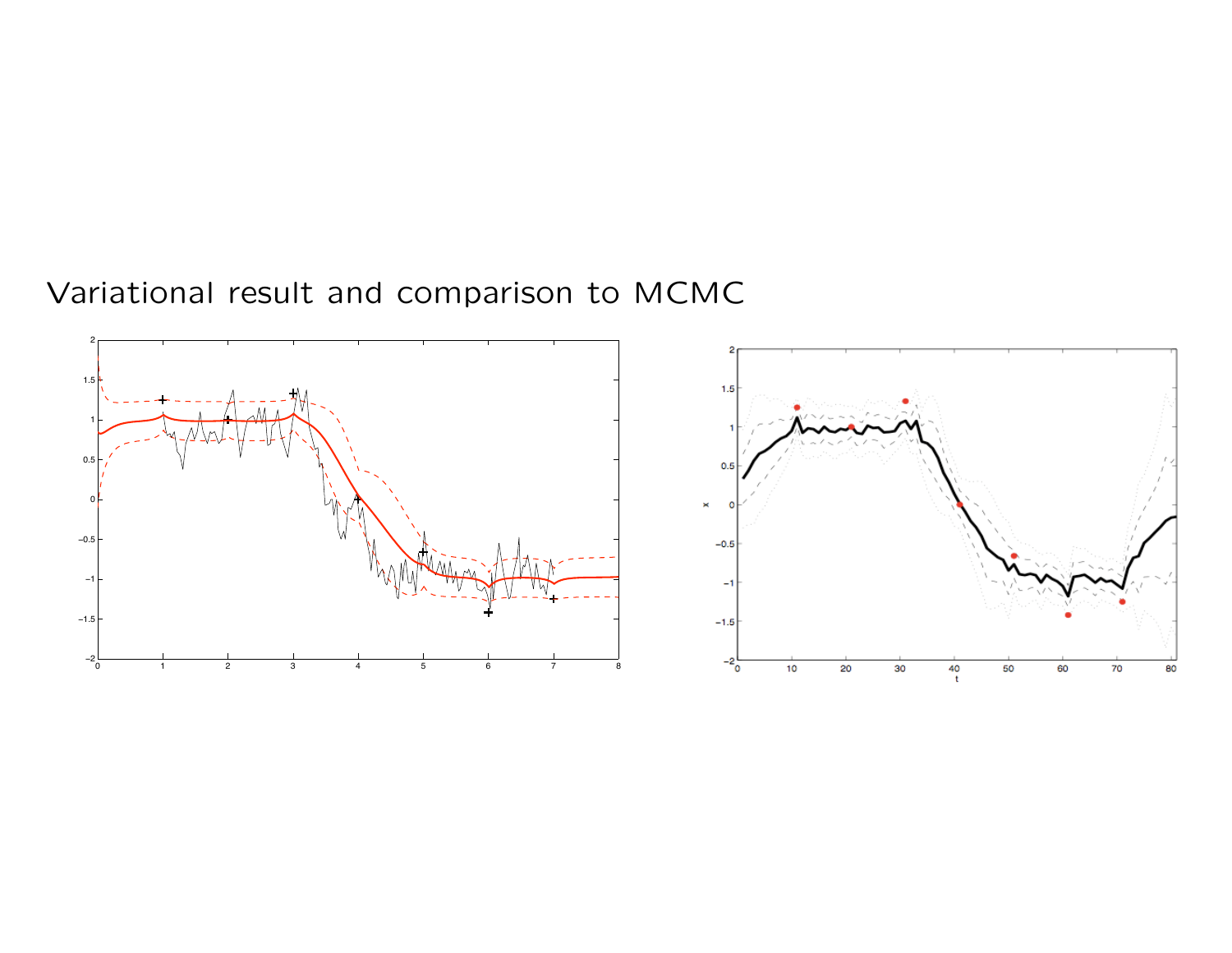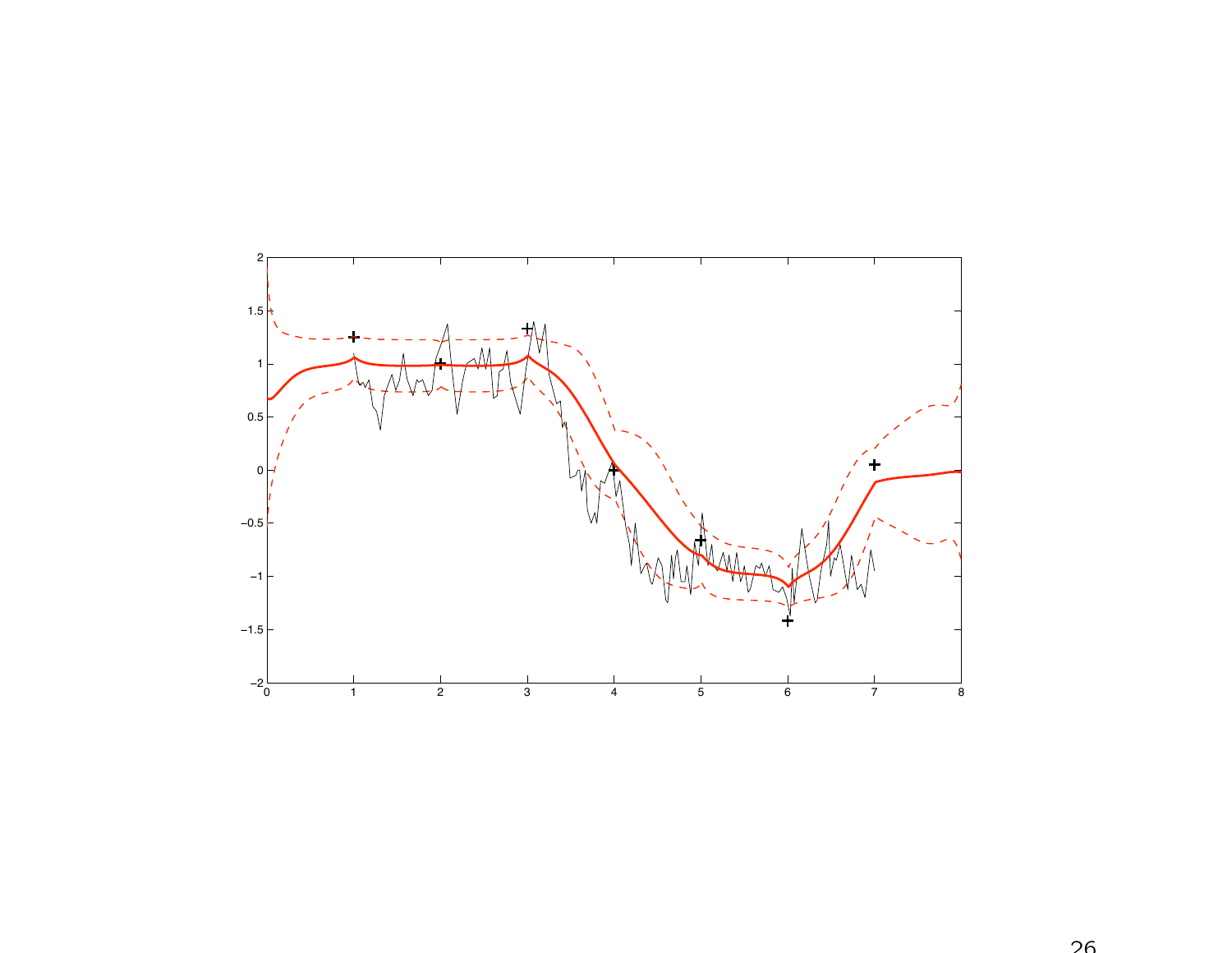### A Hamiltonian approach for the 'potential' case

$$
\mathcal{A}_{sde} = \int_0^T \mathcal{L}_{sde} dt \quad \text{with} \quad \mathcal{L}_{sde} = \frac{1}{2\sigma^2} \left\langle ||\mathbf{f} + \mathbf{A}\mathbf{x} - \mathbf{b}||^2 \right\rangle
$$

Try to express  $A$  and  $b$  by  $S$  and  $m$  using

$$
\frac{d\mathbf{m}}{dt} = -\mathbf{A}\mathbf{m} + \mathbf{b} \qquad \frac{d\mathbf{S}}{dt} = -\mathbf{A}\mathbf{S} - \mathbf{S}\mathbf{A}^T + \sigma^2 \mathbf{I}
$$

Possible if  $f(x) = -\nabla U(x)$  and after some calculations

$$
2\sigma^2 \mathcal{L} = \left(\frac{d\mathbf{m}}{dt}\right)^2 + \langle ||\mathbf{f}||^2 \rangle + \sigma^2 \langle \nabla \mathbf{f} \rangle + 2\frac{d\langle U \rangle}{dt} + \text{trace (A2S)}
$$

We need to eliminate  $A^2$ .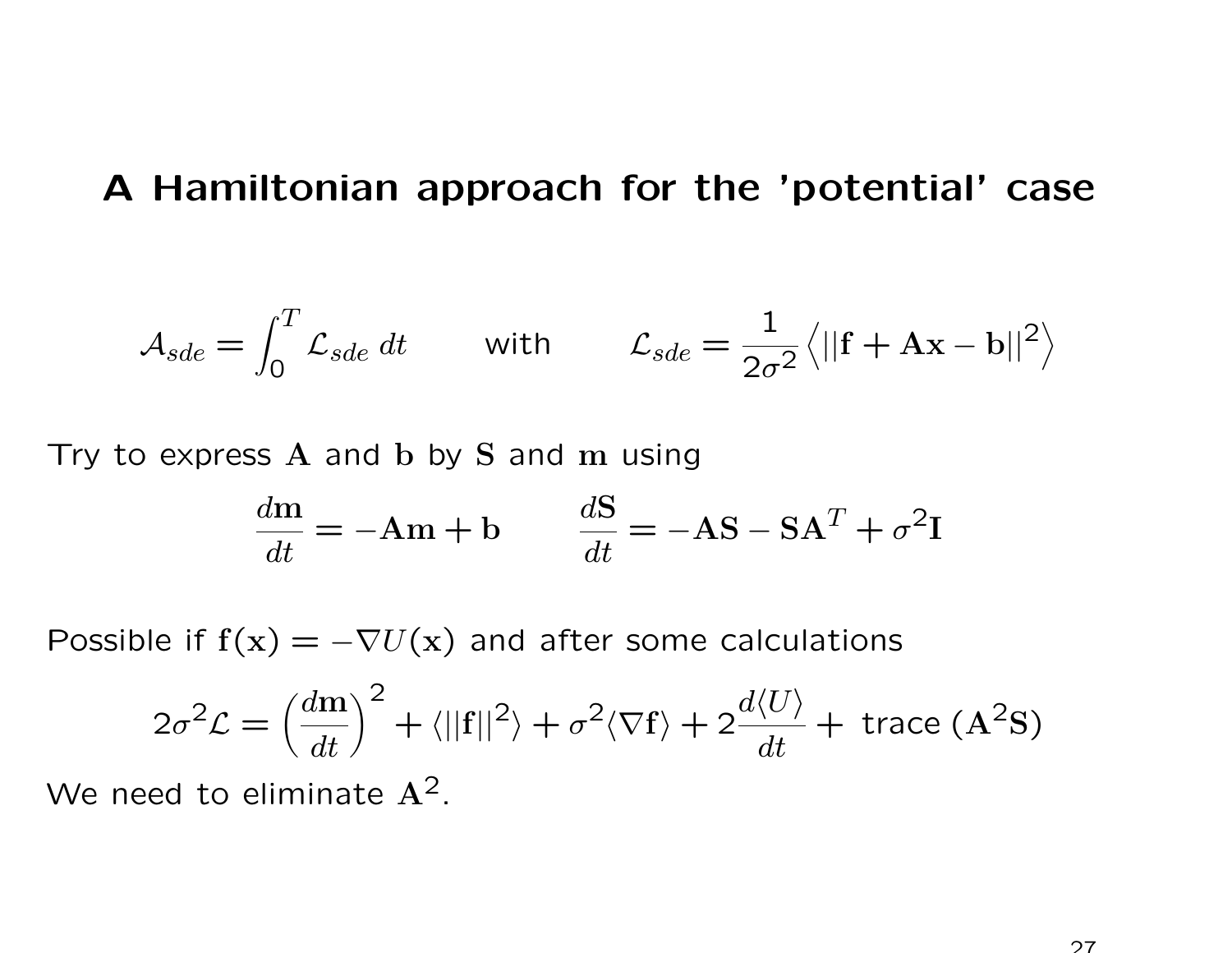# The 1 - D case

Set  $S \rightarrow s^2$  (variance). Then

$$
\frac{ds}{dt} = -\alpha s + \frac{\sigma^2}{2s} \qquad \rightarrow \qquad \alpha = \frac{\sigma^2}{2s^2} - \frac{1}{s}\frac{ds}{dt}
$$

Thus the action is

$$
\mathcal{A} = \frac{1}{2\sigma^2} \int_0^T \left\{ \left( \frac{dv}{dt} \right)^2 + \left( \frac{dm}{dt} \right)^2 - V_{eff}(m, s) \right\} dt + \text{data and surface terms}
$$

with

$$
V_{eff}(m,s) = -\left(\frac{\sigma^4}{4s^2} + \langle f^2(x) \rangle + \sigma^2 \left\langle f'(x) \right\rangle \right)
$$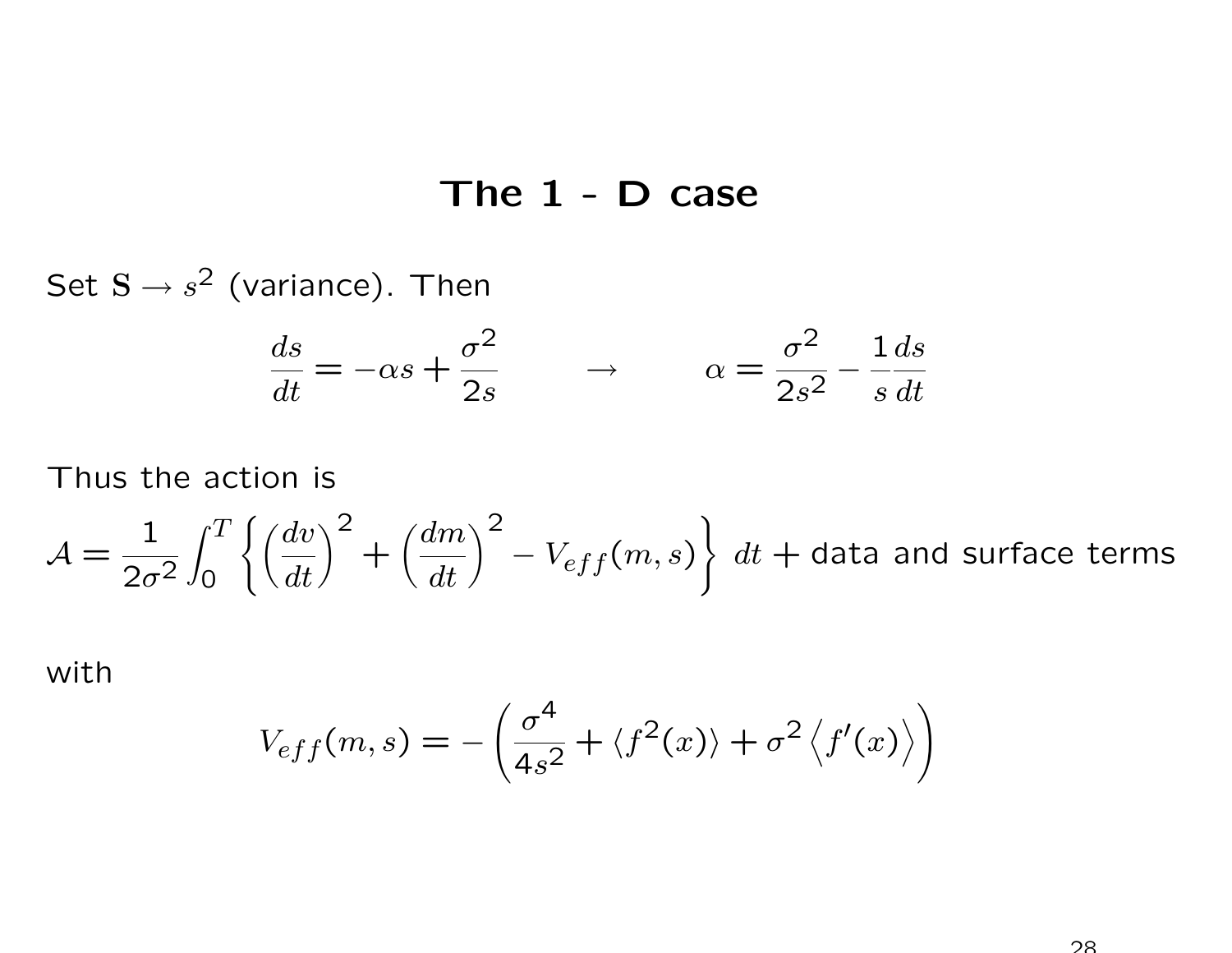#### This shouldn't be too surprising:

The 'path probabilities' of an SDE are related to the Wiener measure via

$$
\ln \frac{dp}{d\mu} = \frac{1}{\sigma^2} \int_0^T \mathbf{f} \cdot d\mathbf{x} - \frac{1}{2\sigma^2} \int_0^T ||\mathbf{f}||^2 dt - \frac{1}{2} \int_0^T \nabla \mathbf{f} dt
$$

(Stratonovich form). Hence, if  $f = \nabla U$ 

$$
\ln \frac{dp}{d\mu} = \frac{1}{\sigma^2} (U(0) - U(T)) - \frac{1}{2\sigma^2} \int_0^T ||\mathbf{f}||^2 dt - \frac{1}{2} \int_0^T \nabla \mathbf{f} dt
$$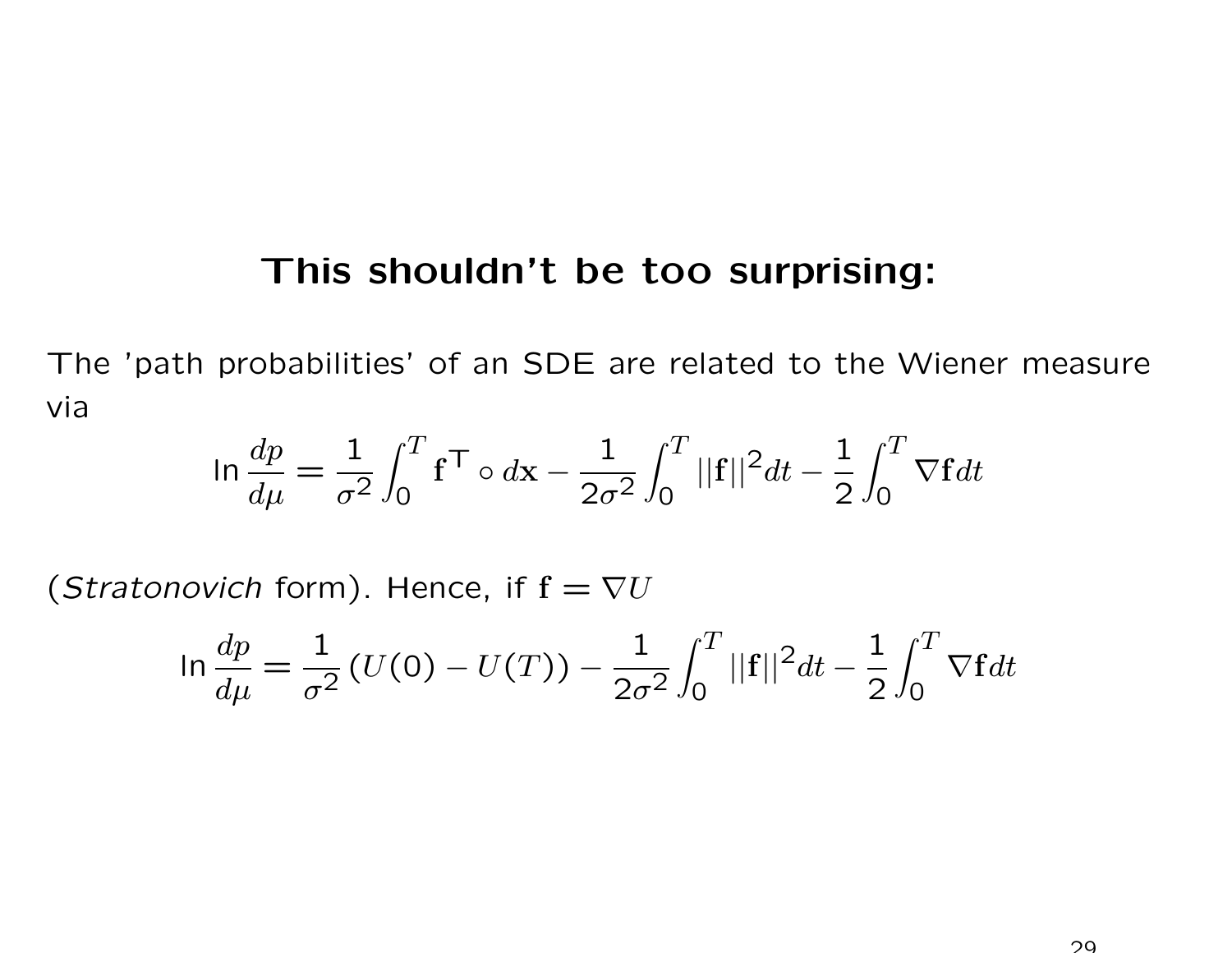# The Hamilton equations

Between observations we have the Hamiltonian flow

$$
2\frac{d^2m}{dt^2} = -\frac{\partial V_{eff}(m,s)}{\partial m}
$$

$$
2\frac{d^2s}{dt^2} = -\frac{\partial V_{eff}(m,s)}{\partial s}
$$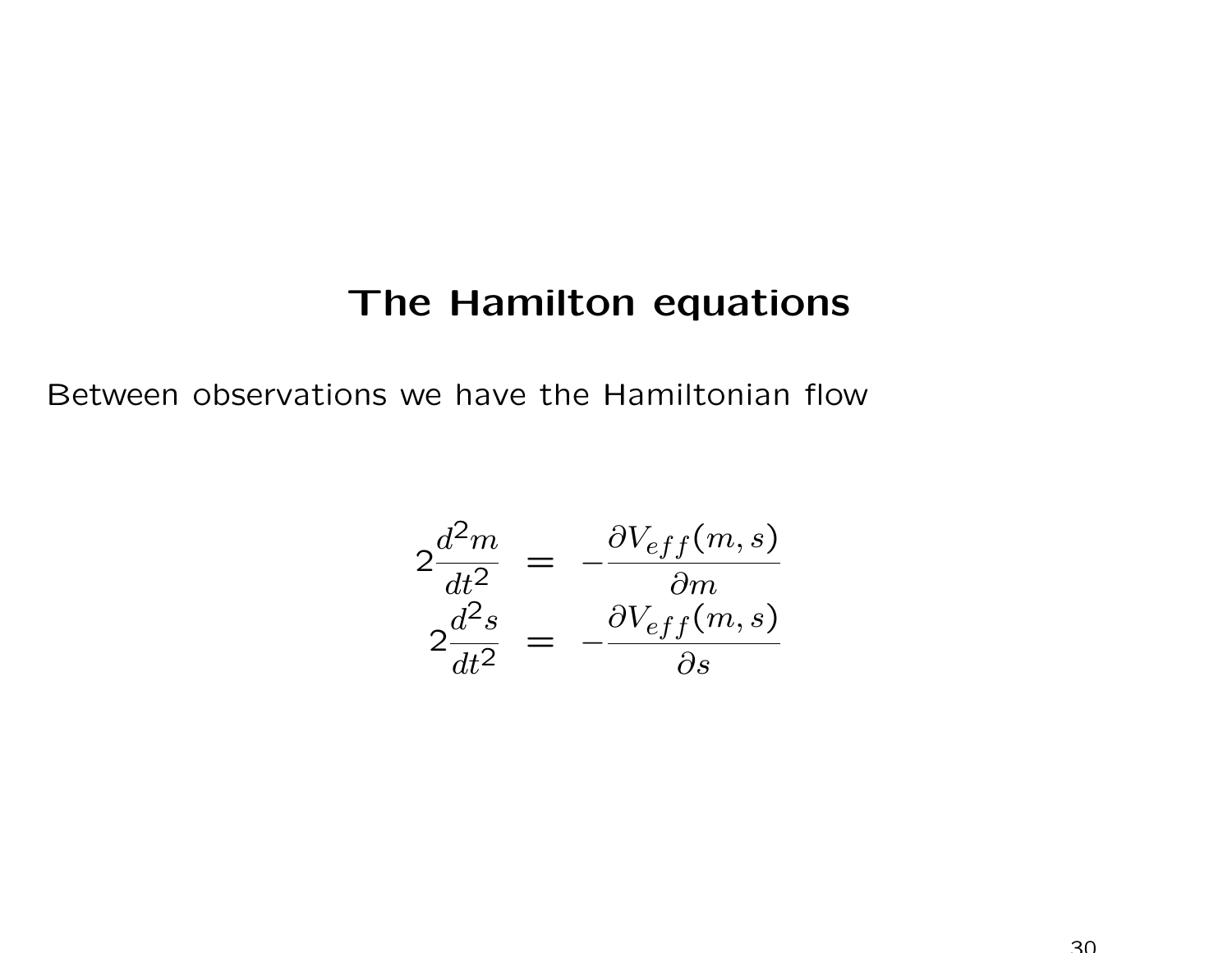# Data and surface terms

$$
\mathcal{A}_{data} = \frac{1}{2\sigma_o^2} \sum_i \left\{ s^2(t_i) + (y_i - m(t_i))^2 \right\} - \frac{1}{2} \ln \frac{s(T)}{s(0)} + \frac{1}{\sigma^2} \left( \langle U(T) \rangle - \langle U(0) \rangle \right)
$$

lead to jump conditions for momenta

$$
\frac{dm}{dt}(t_i^+) - \frac{dm}{dt}(t_i^-) = \frac{m(t_i) - y_i}{2\sigma_o^2}
$$

$$
\frac{ds}{dt}(t_i^+) - \frac{ds}{dt}(t_i^-) = \frac{1}{2\sigma_o^2}s(t_i)
$$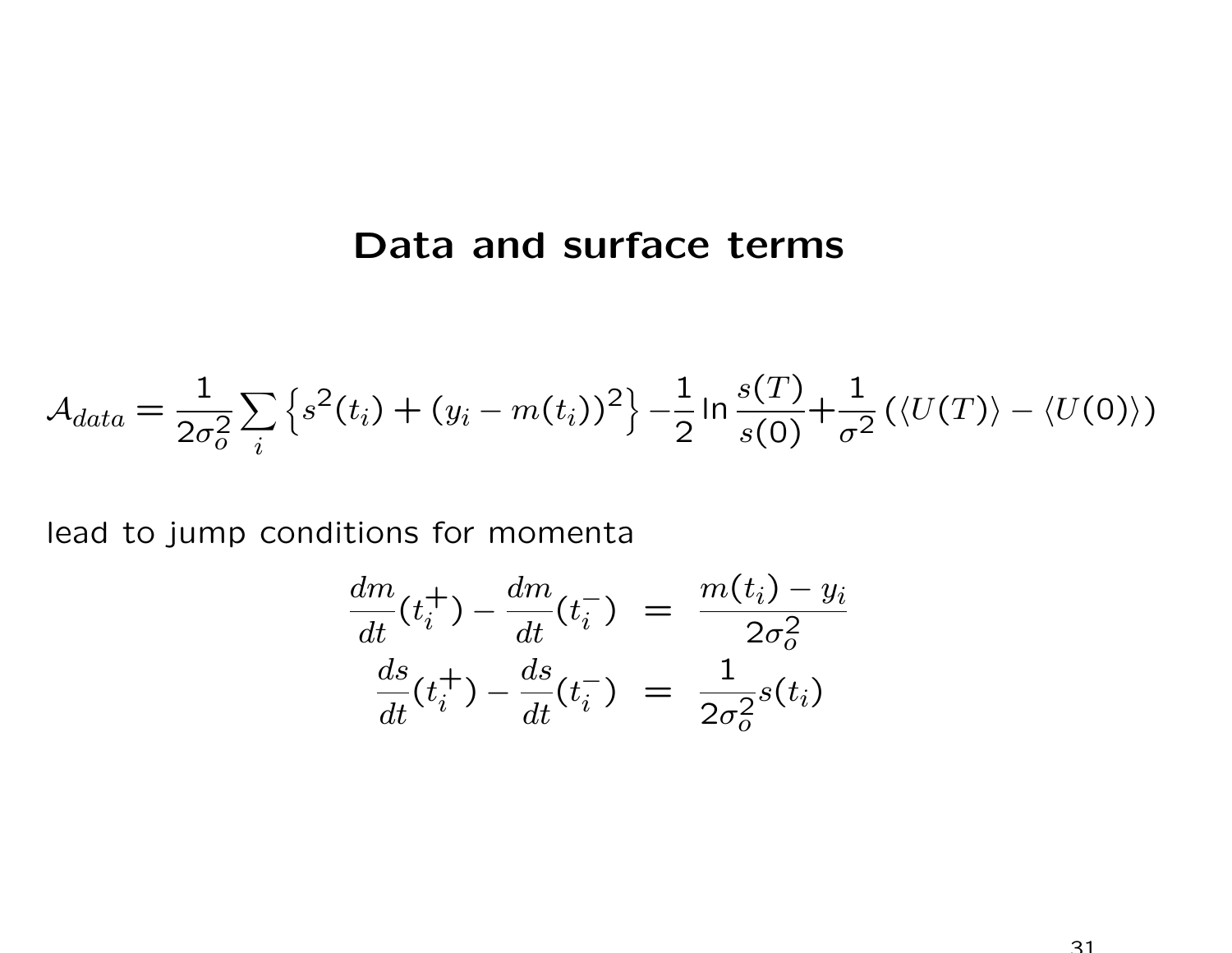### Ornstein - Uhlenbeck Process

$$
f = -\gamma x \rightarrow V_{eff}(m, s) = -\frac{\sigma^4}{4s^2} - \gamma^2 s^2 - \gamma^2 x^2 + \sigma^2 \gamma
$$

The potential separates in  $m$  and  $s!$ 

Potential  $V_{eff}(m)$  and Prediction  $m(t) = y \frac{\sinh(\gamma t)}{\sinh(\gamma T)}$  $\overline{\mathsf{sinh}(\gamma T)}$ for perfect observation  $x(T = 5) = 3$ .

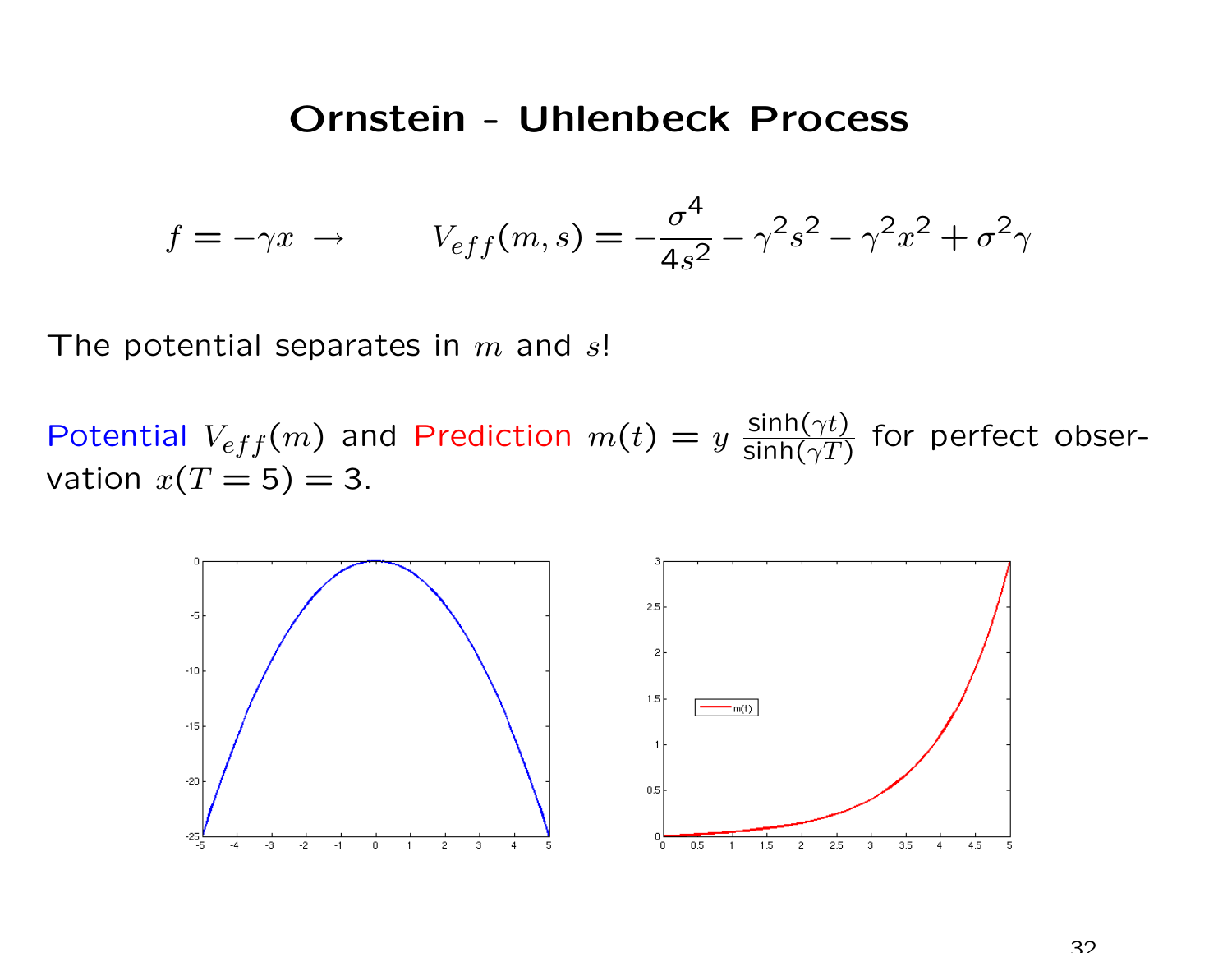Potential  $V_{eff}(s)$  and predictive variance  $s^2(t)$  when  $y=x(1)$  perfectly observed:

$$
s^{2}(t) = \frac{\sigma^{2}}{2\gamma \sinh(\gamma)} (\cosh(\gamma) - \cosh(2\gamma t - \gamma))
$$

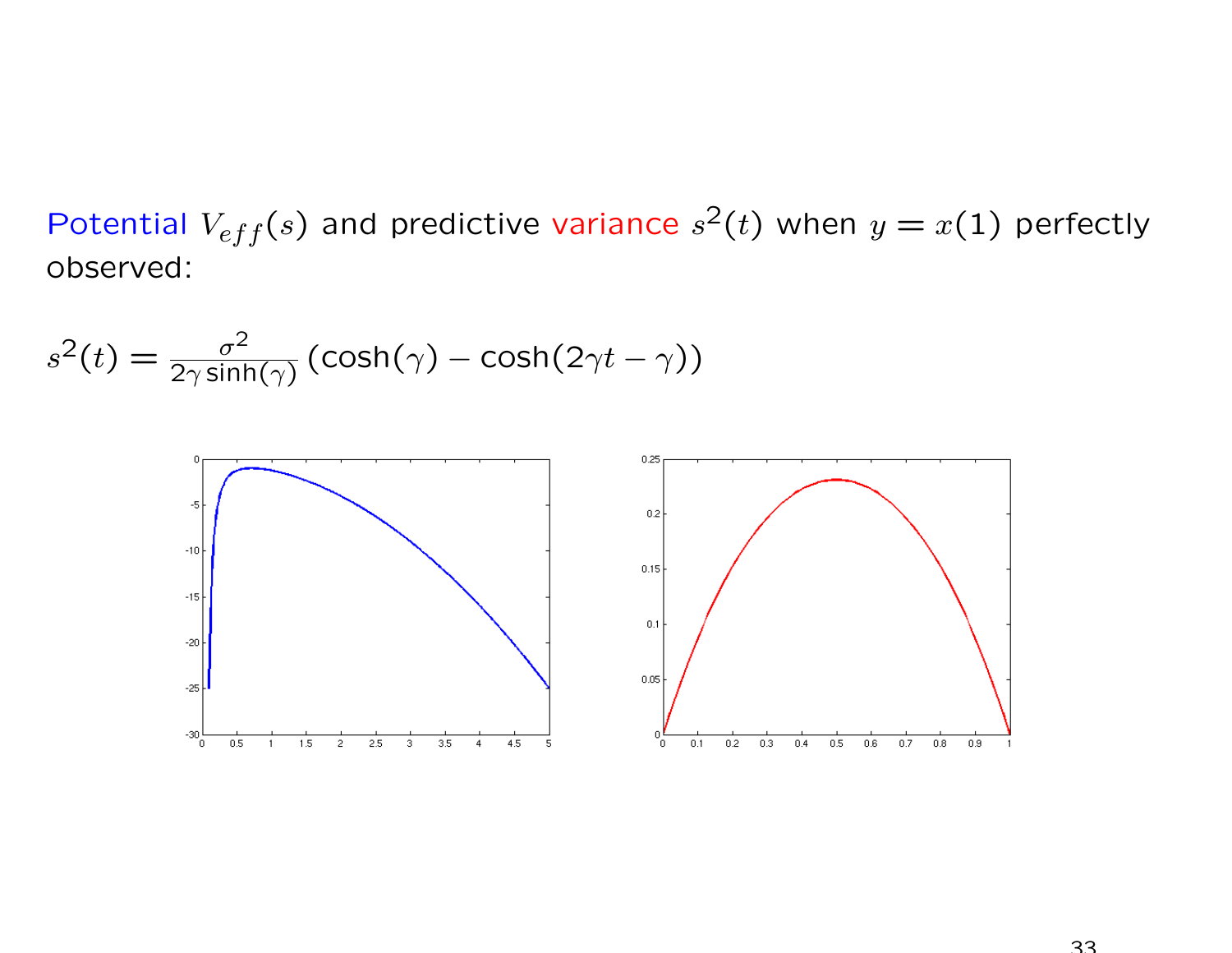# Motion in double-well potential

 $f(x) = 4x(1 - x^2)$  with potential  $U(x)$ 

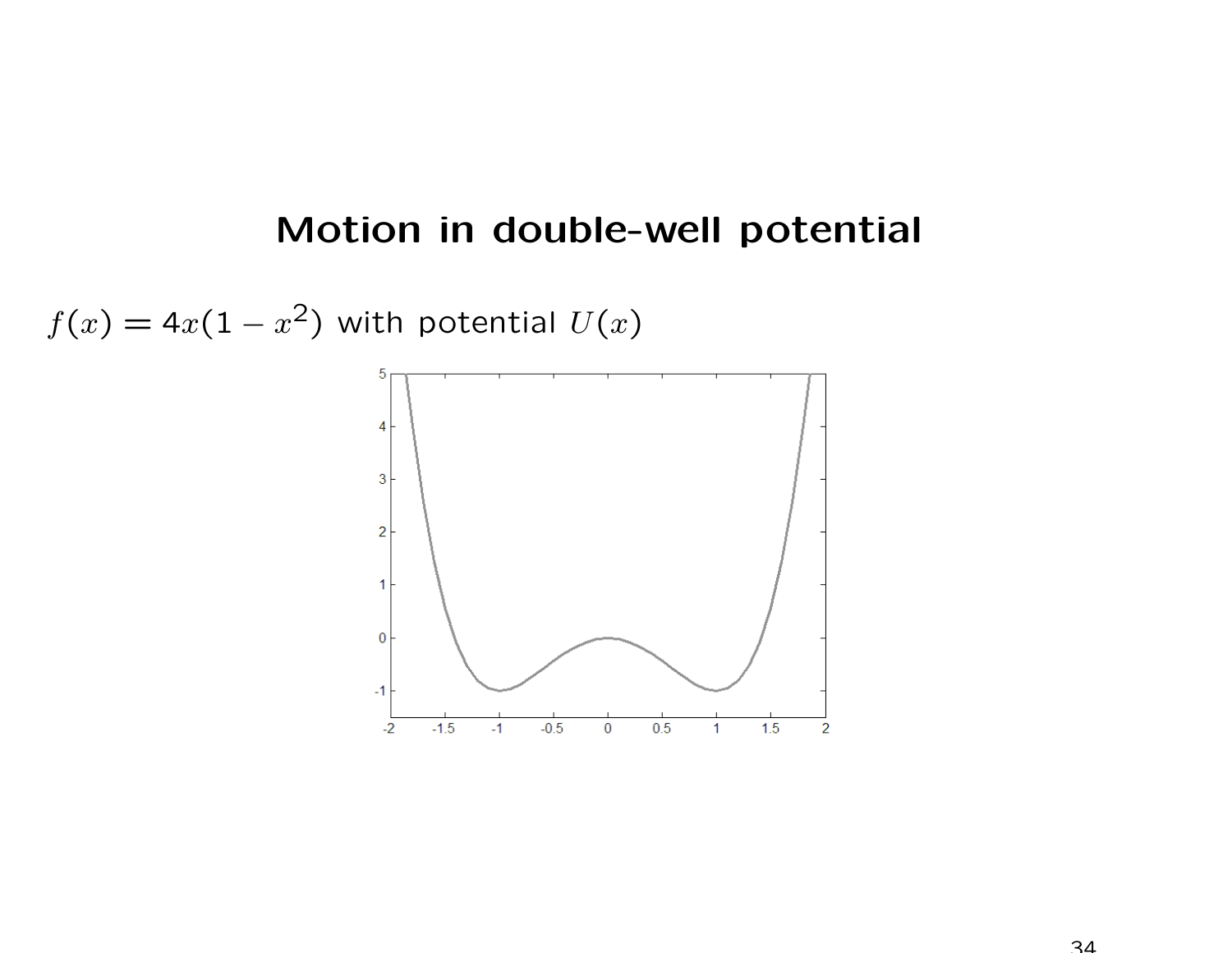# Effective potential

$$
V_{eff}(m,s) = -\frac{\sigma^4}{4s^2} - (16m^6 - 32m^4 + 16m^2) - (240m^4 - 192m^2 + 16) s^2 - (720m^2 - 96) s^4 - 240s^6 - \sigma^2 (4 - 12m^2 - 12s^2)
$$

The nonsingular part of  $V_{eff}(m,s=0)$  for  $\sigma^2=0,0.5,1.5$ :

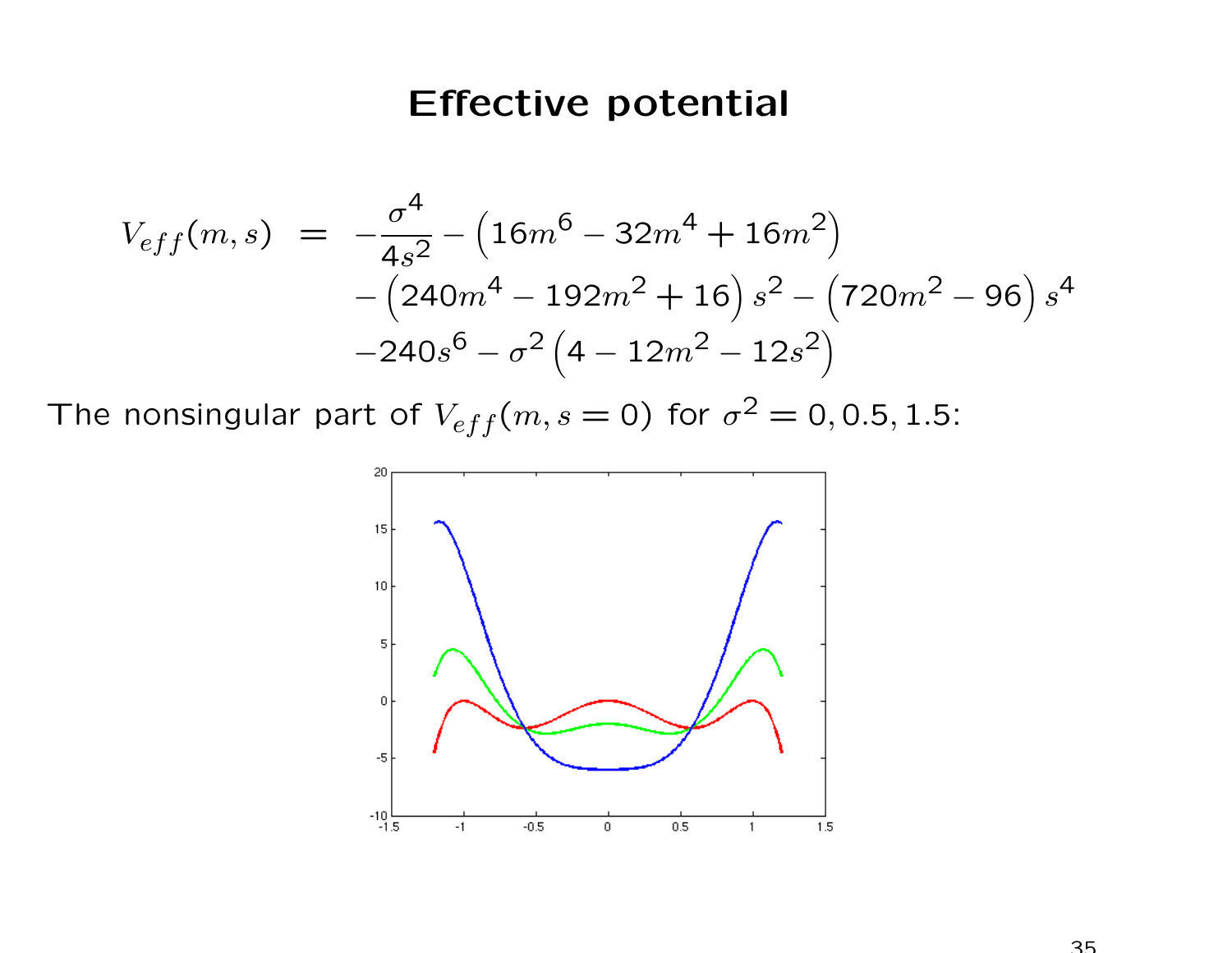$V_{eff}(m,s)$  for  $\sigma^2=0.1$ 

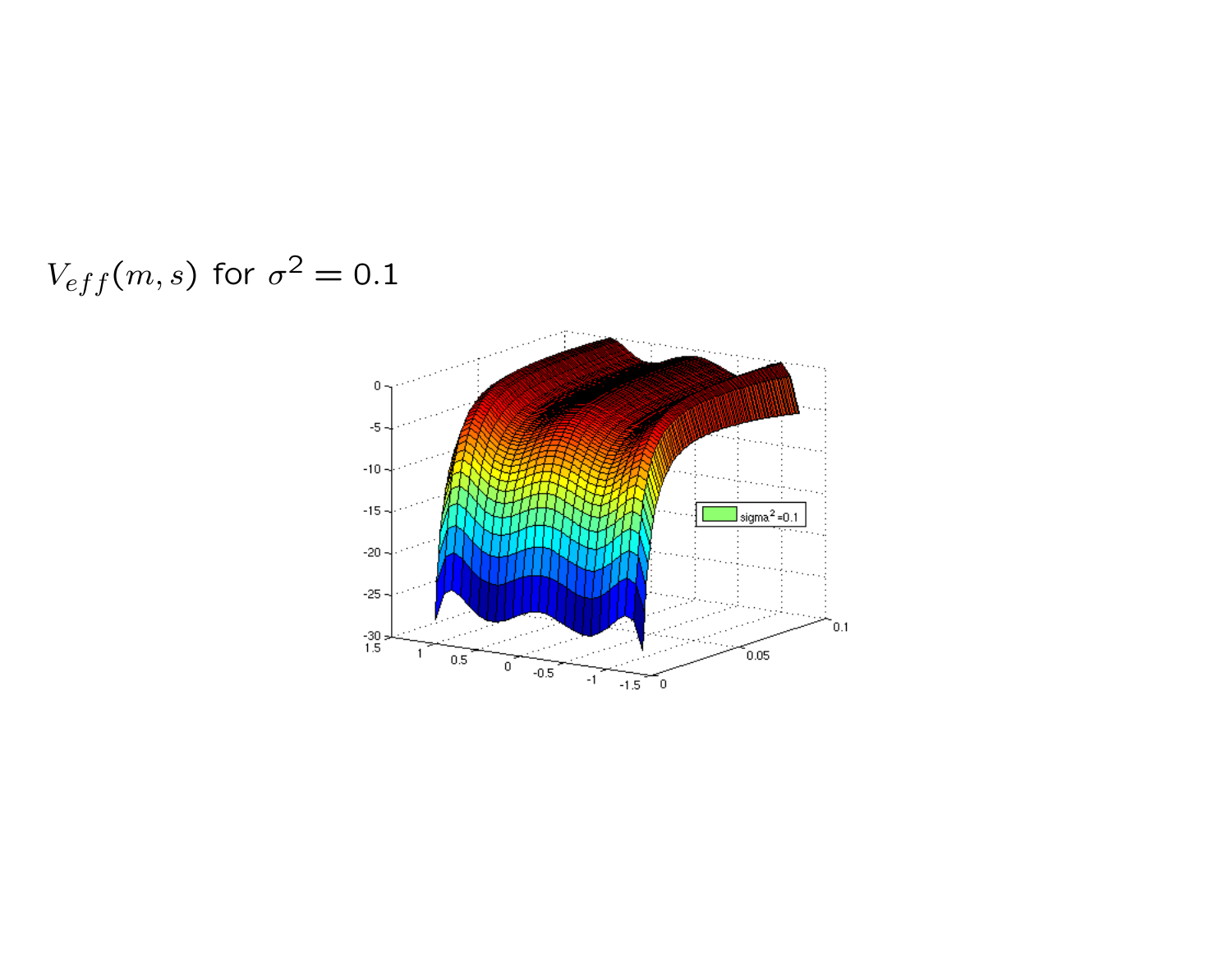### What about  $D > 1$

• It is possible to solve

$$
\frac{d\mathbf{S}}{dt} = -\mathbf{A}(t)\mathbf{S} - \mathbf{S}\mathbf{A}^T + \sigma^2 \mathbf{I}.
$$

for A, when A is symmetric: linear system with  $D(D + 1)/2$  unknowns.

• For  $A \neq A^T$  there are more unknowns than equations!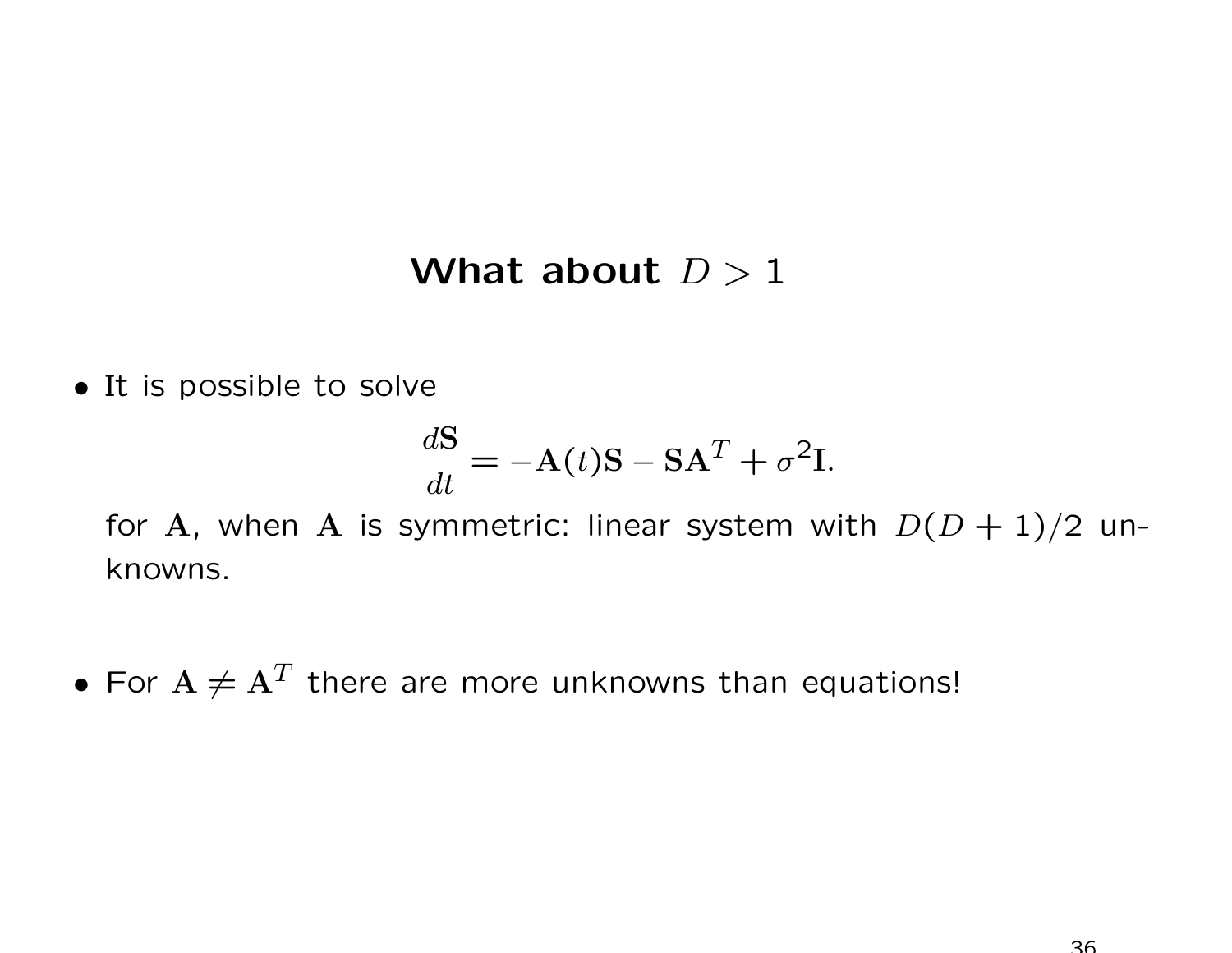# Future work

- Convergent & efficient numerical approaches
- Good suboptimal variational ansätze.
- Multiplicative noise
- Other processes
- PAC Bayesian bounds
- Importance sampling
- Perturbative corrections